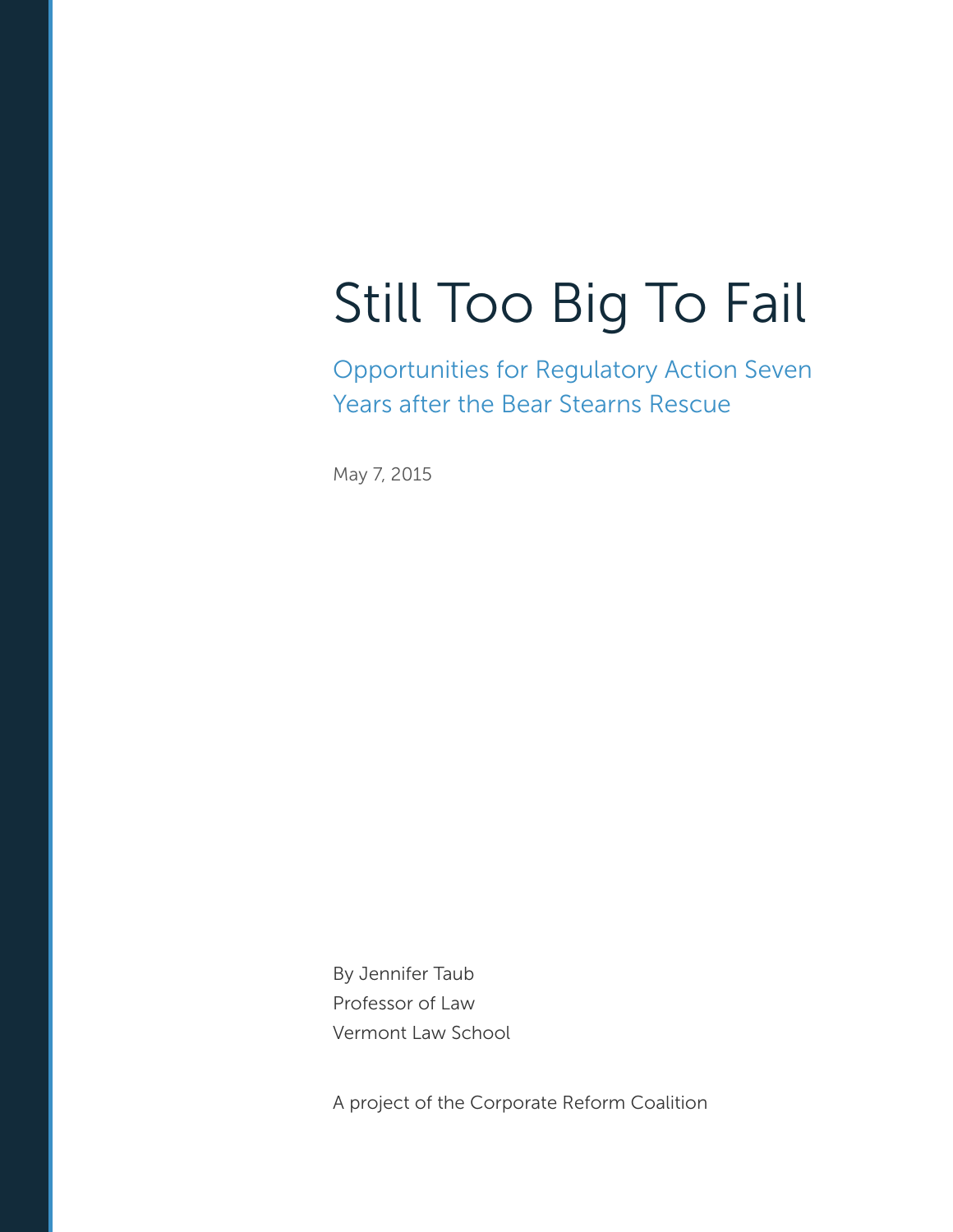### About the Author

Jennifer Taub is a professor of law at Vermont Law School. She is the author of the book Other People's Houses: How Decades of Bailouts, Captive Regulators, and Toxic Bankers Made Home Mortgages a Thrilling Business (Yale Press, 2014). A graduate of Yale College and Harvard Law School, before joining academia, Taub was an associate general counsel at Fidelity Investments.

### About the Corporate Reform Coalition

The Corporate Reform Coalition is made up of more than 75 organizations and individuals from good governance groups, environmental groups and organized labor, and includes elected officials and socially responsible investors. The coalition seeks to promote corporate governance solutions to combat undisclosed money in elections. For more information, please visit www.CorporateReformCoalition.org.

> Corporate Reform Coalition Democracy through Accountability

> > May 6, 2015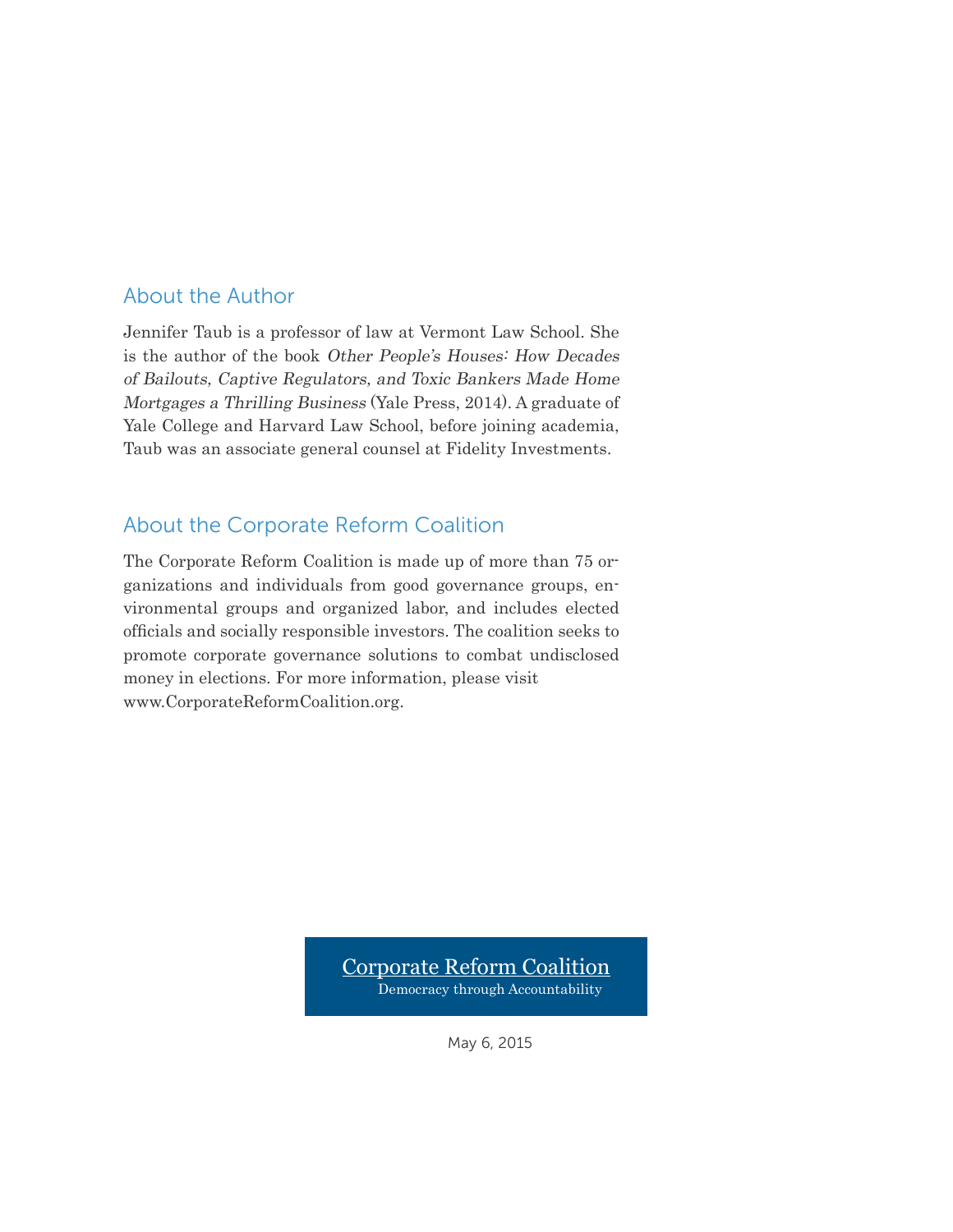# **Contents**

| Summary                                                                                                                                                                                                                                                                                                                                                                            | 4                                |
|------------------------------------------------------------------------------------------------------------------------------------------------------------------------------------------------------------------------------------------------------------------------------------------------------------------------------------------------------------------------------------|----------------------------------|
| Remembering Bear Stearns                                                                                                                                                                                                                                                                                                                                                           |                                  |
| Lehman, AIG, and the Bailouts                                                                                                                                                                                                                                                                                                                                                      | 10                               |
| Gaps and Opportunities for Regulatory Action                                                                                                                                                                                                                                                                                                                                       | 15                               |
| 1. Ending TBTF Bailouts with Living Wills and Emergency<br>Lending Accountability<br>2. Further Reduce Excessive Borrowing by the Top Banks<br>3. Reducing Dependence on Short-Term Wholesale<br>Loans and Providing Transparency<br>4. Close Loopholes for Evading Derivatives Regulation<br>5. Accountability Through Pay Rules<br>6. Political Spending Disclosure Requirements | 16<br>17<br>18<br>19<br>21<br>22 |
| Conclusion                                                                                                                                                                                                                                                                                                                                                                         | 24                               |
| <b>Bibliography</b>                                                                                                                                                                                                                                                                                                                                                                | 26                               |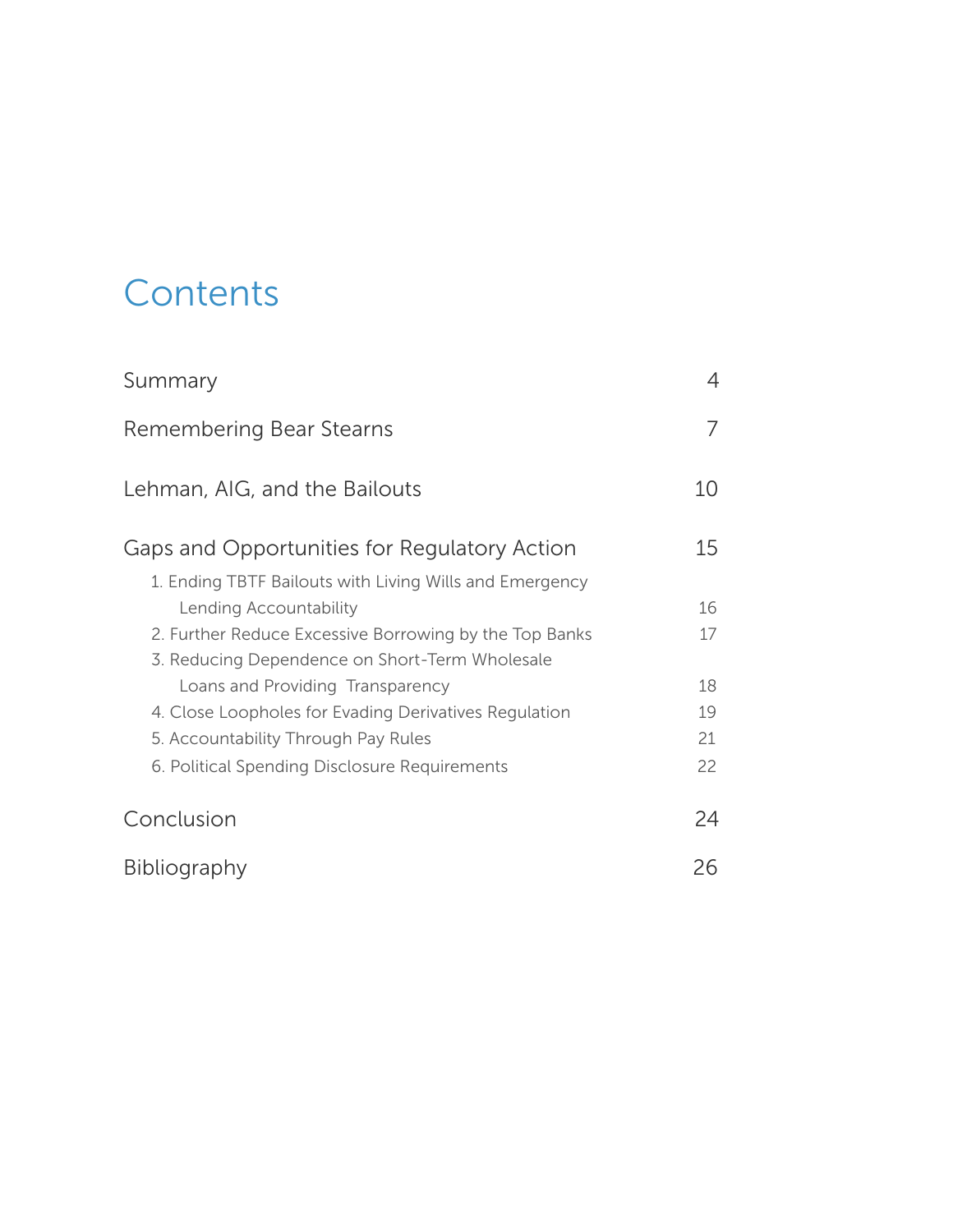## Summary

Seven years after the financial crisis began, many of the conditions that helped cause the near collapse of our banking system — and that were used to rationalize the multi-trillion dollar U.S. government rescue — endure.

The top six bank holding companies are considerably larger than before, and are still permitted to borrow excessively relative to the assets they hold. They are dangerously interconnected and remain vulnerable to sudden runs, because they borrow billions of dollars from wholesale lenders who can often demand their cash back each and every day. Banks can still use taxpayer-backed insured deposits to engage in high-risk derivative transactions here and overseas. Compensation incentives fail to discourage mismanagement and illegality, given that when legal fees, settlements, and fines mount, it is usually the shareholders, not the corporate executives who pay.

Should one of these giant banking firms fail again, it appears that the damage will not be contained. Based on thirteen of the largest banks' own "living wills," none could file for bankruptcy "without precipitating a financial crisis," according to Thomas Hoenig, vice chairman of the Federal Deposit Insurance Corporation ("FDIC"). The new "resolution" process to shutter or sell such a distressed firm in lieu of bankruptcy requires upfront funding from the U.S. Treasury. In other words, "too big to fail" and the prospect of future taxpayer-funded bailouts have not yet gone away.

Fortunately, with the Dodd-Frank Wall Street Reform and Consumer Protection Act of 2010 ("Dodd-Frank"), Congress gave federal regulators tools to address many of the problems that led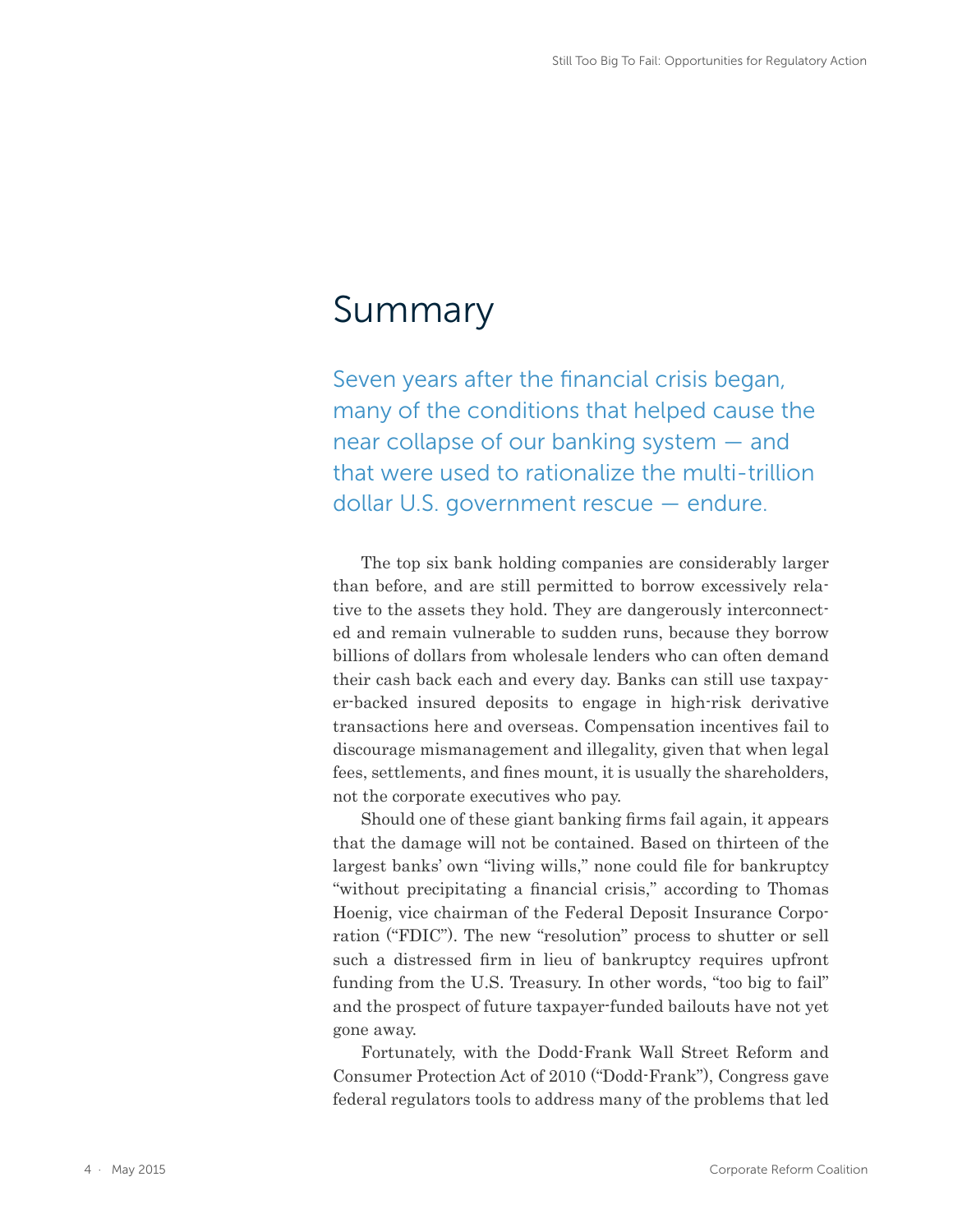to the financial crisis. New powers were granted and hundreds of rulemakings mandated. While progress has been made, in several meaningful areas, the regulators have behaved timidly. For some mandated reforms, the enacted rules are too mild or the effective dates delayed far into the future. For others, deadlines have passed with rules not finalized or even proposed. As the years pass, painful memories of the damage caused by bank predation and recklessness will continue to fade. All the while, financial industry efforts to rollback and repeal the strongest Dodd-Frank provisions, and to dilute and delay implementation meet increasingly diminished resistance.

Ideally, by now, Congress would have stepped in where regulators have left gaps. Such action in the public interest, however, would require a sufficient number of legislators who truly serve the public and are not influenced by both overt and hidden political spending by financial firms. After the 2010 Supreme Court decision in Citizens United, corporations can spend unlimited amounts to influence elections. Upon opening the floodgates, the five-member Court majority anticipated that such political spending would be promptly and fully disclosed to the public. However, presently, there is no general legal requirement that corporations disclose their political spending. While some corporations have stated they will limit or disclose certain types of political spending, this is entirely voluntary and could be reversed.

Compliance with the many reforms already implemented largely depends upon accurate and appropriately detailed data and honest bankers. Yet, presently compensation incentives still discourage risk management officials and other insiders from fully sharing information with regulators. As the behavior of many banking executives and directors during the run up to the financial crisis demonstrates, corporate insiders can not always be trusted to put the long-term interests of their shareholders ahead of their own personal gain.

This report is intended to refresh our memories of the 2008 crisis and to show how Congress did provide tools in the Dodd-Frank Act to address many of the conditions that helped cause the crisis so as to prevent another one. It identifies in plain language (and in chart form), opportunities for regulatory action in six key areas. This includes: (1) ending bailouts by requiring the largest banks to provide credible "living wills" that show how they can file for bankruptcy or be resolved by the FDIC without triggering a financial crisis, and providing more accountability for the Fed's "Based on thirteen of the largest banks' own 'living wills,' none could file for bankruptcy 'without precipitating a financial crisis,'"

-THOMAS HOENIG, VICE CHAIRMAN OF THE FDIC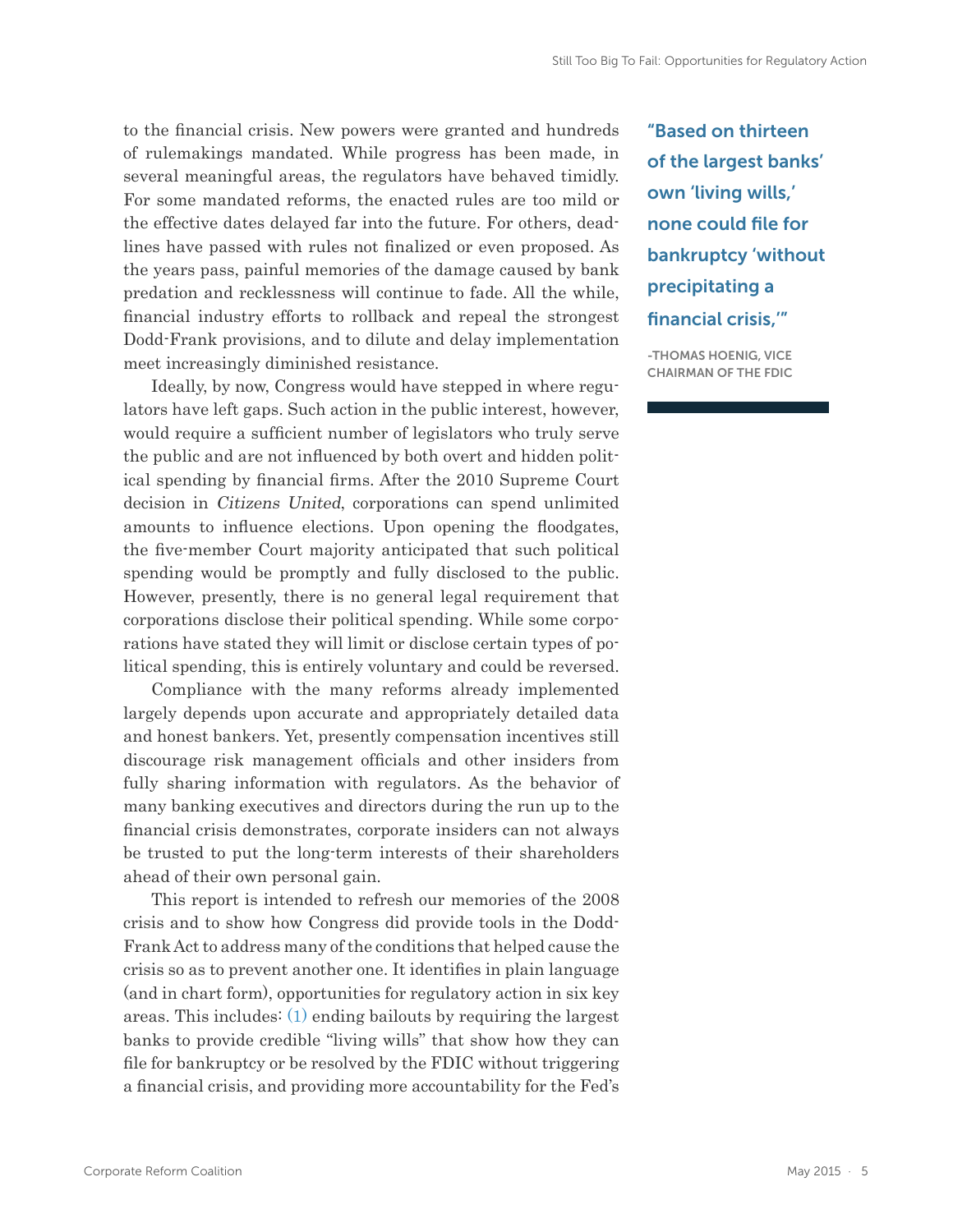use of emergency loans; (2) further reducing excessive borrowing by the top six banks, (3) reducing dependence by banks and other financial firms on overnight and other short-term borrowing and providing transparency concerning securities lending transactions; (4) prohibiting banks from evading derivatives regulation through use of foreign subsidiaries, (5) improving bankers' accountability through incentive pay and claw-back rules, and (6) requiring corporate political spending disclosure so as to begin to deal with the influence peddling that impacts Congress and regulators.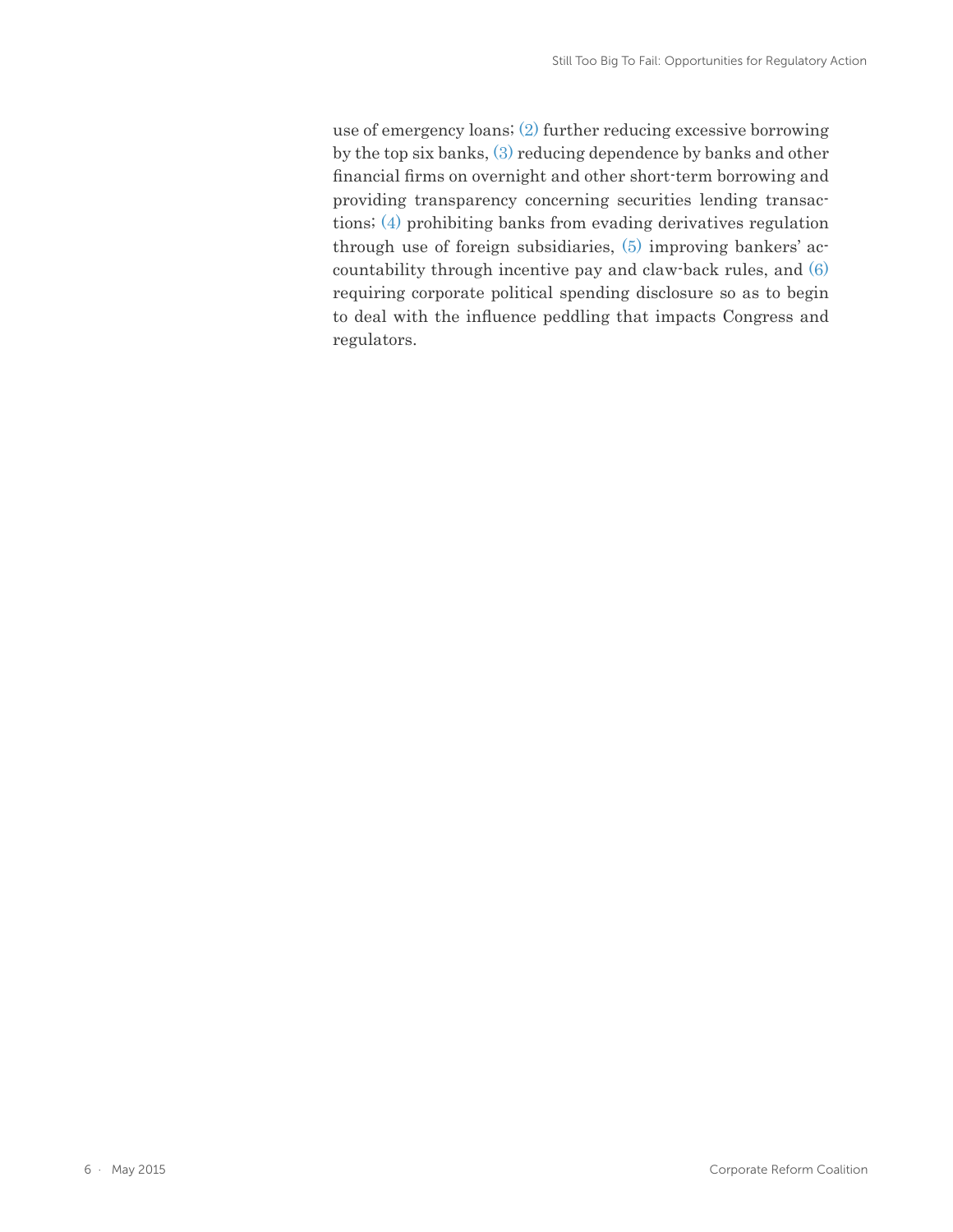### Remembering Bear Stearns

While Bear Stearns was fighting to survive, chairman Jimmy Cayne was hundreds of miles away, playing cards.

On Thursday, March 13th, 2008, Cayne's team at the North American Bridge Championship in Detroit was doing well. Back in New York, his firm was not. Bear faced imminent collapse because, like other giant investment banks, it relied heavily upon very short-term, often overnight loans through the multi-trillion dollar repurchase agreement ("repo") market. Bear apparently relied on more than \$50 billion in these overnight loans to fund most of its portfolio of mortgage-linked securities. These loans from money market funds and other financial firms to Bear were highly risky, as each and every day, the lenders could demand their cash back, or take the collateral. If they lost confidence in the value of that collateral, they could run with their money. By spring 2008, confidence was in short supply.

The value of the mortgage-linked securities in Bear's portfolio depended upon homeowners making monthly mortgage payments, which in turn depended upon ever-rising home prices. If prices did not rise, borrowers with teaser-rate loans, who needed to refinance (to avoid a jump in their monthly payment or to take cash out to pay bills), often could not. When the seven-year housing bubble burst, home prices stop rising and retreated. Mortgage defaults spread nationwide. In summer 2007 the rating agencies downgraded hundreds of mortgage-linked securities. Several large subprime mortgage originators failed. In early 2008, thousands more mortgage-linked securities were downgraded or put on credit watch. Now, investment banks like Bear Stearns that borrowed heavily to purchase those now toxic mortgage-related assets were on the edge.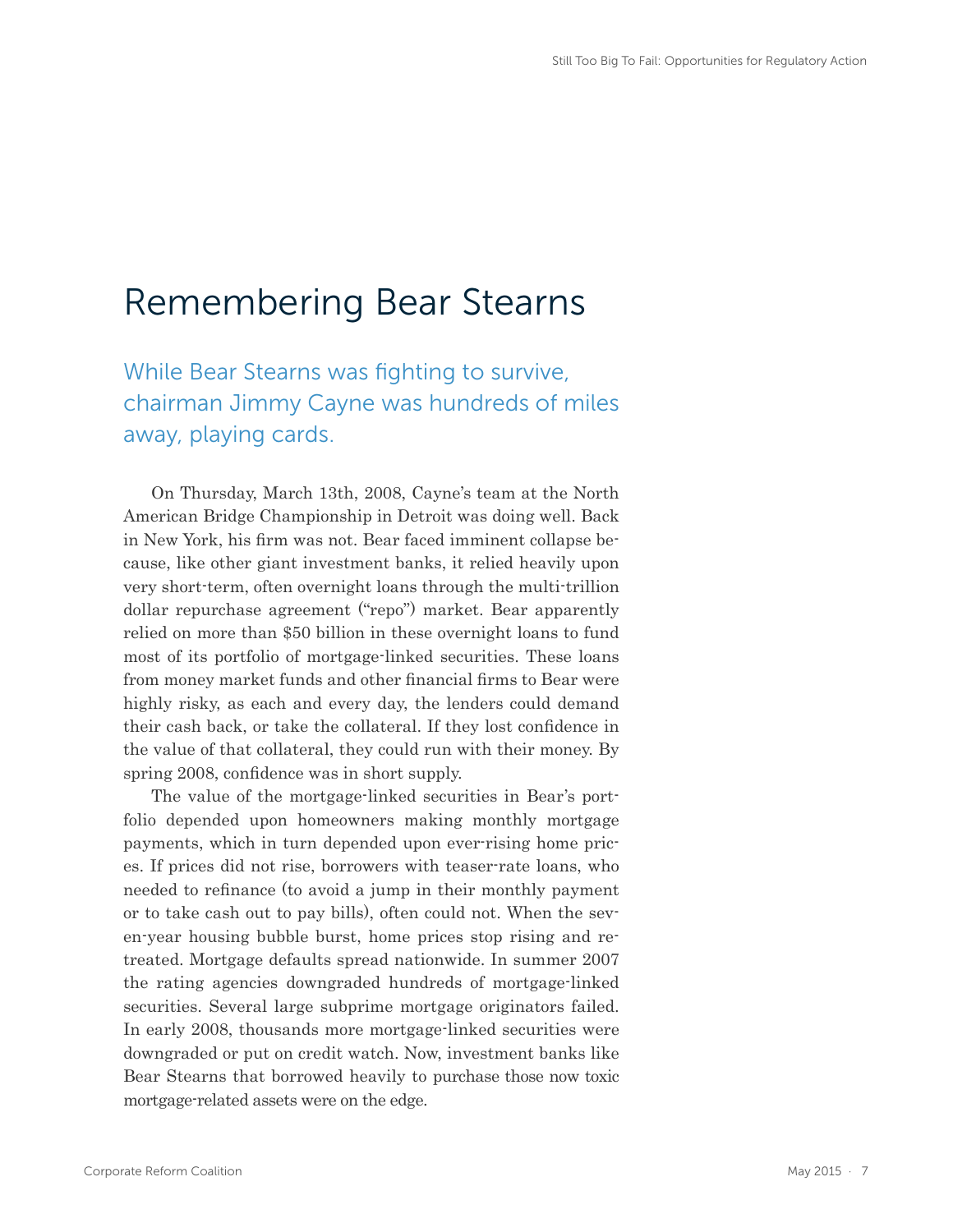#### Short-Term Lenders Run with their Cash

On that Thursday in mid-March, while Cayne played bridge, repo lenders pulled billions of dollars in cash from Bear. They didn't want the collateral, as it could not be sold at full price, if at all. As lenders demanded more cash, Bear would be forced to sell assets. This "fire sale" could further drive down prices and push the bank into insolvency. And the fire could spread, as the other financial firms bloated with debt to fund similar assets might face cash withdrawals and asset markdowns. Nevertheless, Cayne remained at the bridge tournament in Detroit through Saturday afternoon. By Sunday, the board of directors decided to sell the firm to JPMorgan Chase for \$2 a share, later raised to \$10. JPMorgan Chase was only willing to buy Bear due to a \$29 billion emergency loan from the Fed using its authority under Section 13(3) of the Federal Reserve Act. This emergency funding meant the bank could immediately shed \$30 billion in illiquid and otherwise undesirable assets that were in Bear's portfolio. If over time, the sale of those assets yielded less than full value, the Fed would absorb all but about \$1 billion in losses.

One year earlier, Bear's common stock had traded at \$171 per share. Afterward, Cayne acknowledged that as its former CEO, he was responsible for the excessive debt that brought the firm to its knees. "I didn't stop it. I didn't rein in the leverage." A public expression of regret was a small price to pay. Even after the decline, Cayne's personal net worth was pegged at around \$600 million.

#### Defending the Bear Stearns Rescue

While the federally-backed rescue of Bear Stearns temporarily warded off a system-wide collapse, it triggered public outrage. Millions of Americans would lose their homes to foreclosure, and no "bailout" had been provided to them. Critics also sensibly wondered whether rescuing Bear created "moral hazard." Many other firms in similar distress might expect such special treatment. Similarly, private investors who might otherwise step in to buy up or provide capital to those soon-to-be sinking firms might want a sweetener from the Fed.

In testimony before the Senate Banking committee that April, government officials defended the intervention. New York Fed president, Timothy Geithner explained that without the support, there would be "a greater probability of widespread insolvencies,

"While the federallybacked rescue of Bear Stearns temporarily warded off a systemwide collapse, it triggered public outrage. Millions of Americans would lose their homes to foreclosure, and no 'bailout' had been provided to them."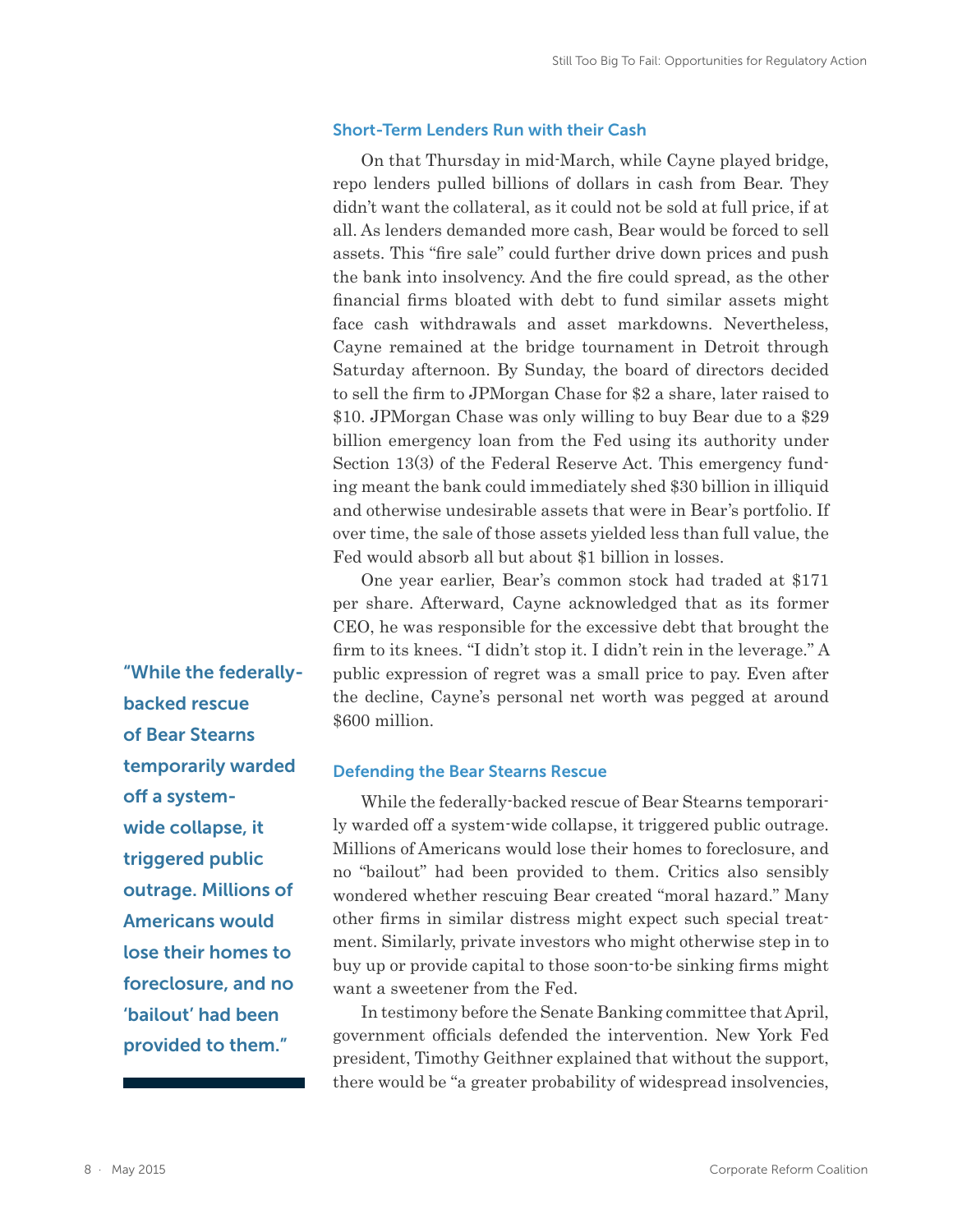severe and protracted damage to the financial system and ultimately, to the economy as a whole." Fed Chairman Ben Bernanke informed the committee that actually "Bear Stearns didn't fare very well in this operation . . . Shareholders took losses. I don't think it's a situation that any firm would be willingly choose to endure." He also asserted that "The benefit of our action is not Bear Stearns, or even Wall Street, it's Main Street." These explanations reflected what many experts, including current Fed vice chairman, Stanley Fischer has described as the "too big to fail" or TBTF problem. "The TBTF problem derives from the typical response of governments confronted by the potential failure of a large bank, which is to intervene to save the bank and some of its noninsured creditors."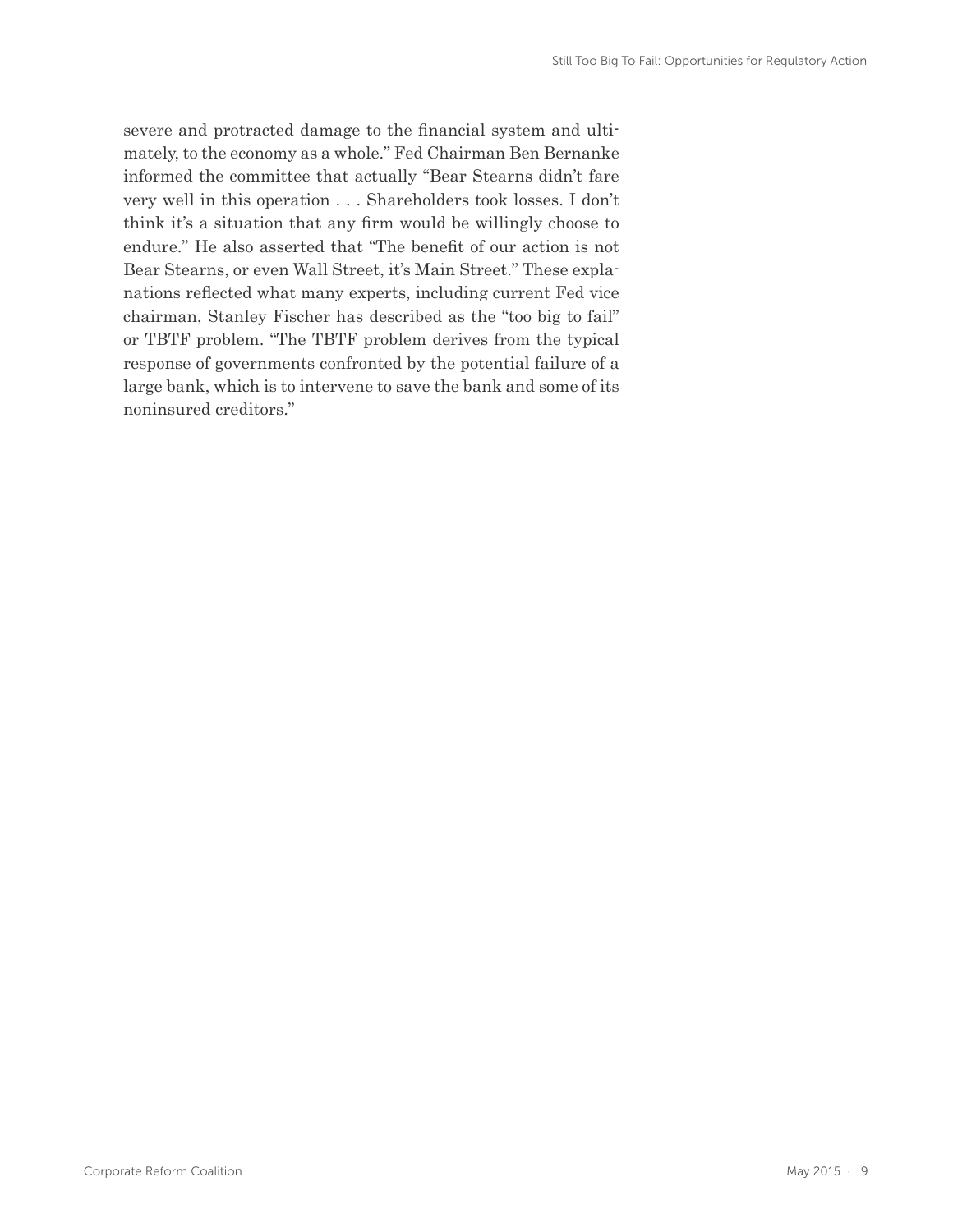# Lehman, AIG, and the Bailouts

In retrospect, the Bear Stearns' rescue in March 2008 appears to have emboldened some bankers.

Dick Fuld, CEO of Lehman Brothers passed over opportunities for equity investments. Like Bear Stearns, Lehman was highly leveraged, borrowing more than \$97 for every \$100 in assets it owned. Lehman even increased its short-term repo funding, including through questionable (though apparently legal) accounting techniques. The investment bank depended upon about \$200 billion in overnight repo loans. When it could not arrange a private rescue, and perhaps to disprove that "too big to fail" existed, the government let Lehman fail.

On September 15, 2008, Lehman filed for bankruptcy. With about \$639 billion in assets, it was the largest bankruptcy filing in American history to date. On that same day, in order to get liquidity support from the Fed, Goldman Sachs and Morgan Stanley, the last two giant independent investment banks converted to bank holding companies. While Lehman shareholders were crushed, Fuld fared reasonably well. He had earned more than \$500 million in compensation.

#### Post-Lehman Panic

Failing to bailout Lehman only proved the point that "too big to fail" was alive and well. The Lehman bankruptcy spread panic throughout the financial system. Lehman was dangerously interconnected, with more than 100,000 creditors. One money market fund that held a huge position in short-term Lehman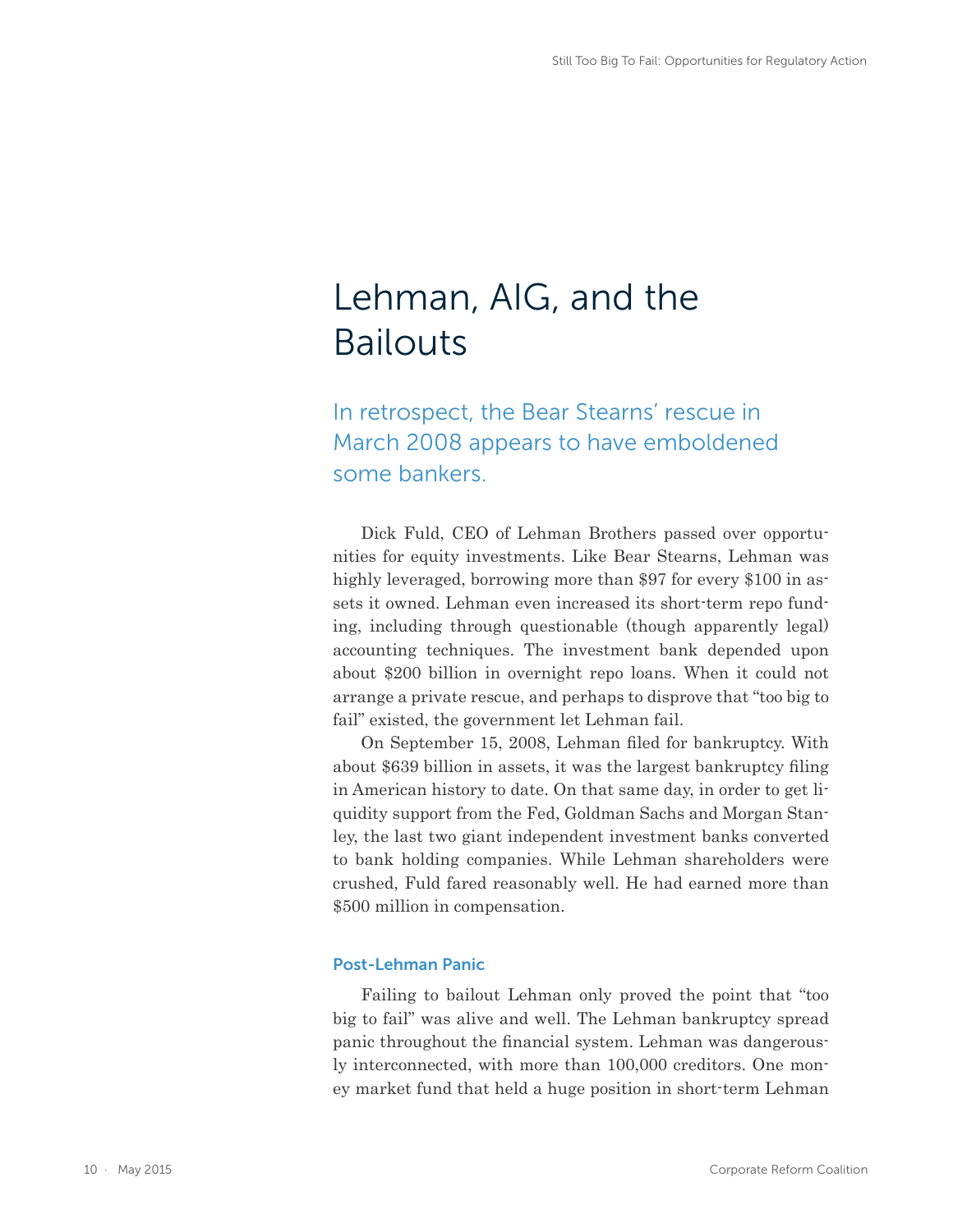debt collapsed, lowering its net asset value to less than \$1 per share. Fearful that what they thought was as safe as a bank account could lose value, investors pulled more than \$300 billion in cash from unrelated money market funds, thinking they too would "break the buck." Only with a Treasury Department \$50 billion guarantee coupled with Fed emergency support was the run on money market funds stopped.

#### Trouble at AIG

Contagion also spread through the derivatives markets. American International Group ("AIG") had sold credit protection (through credit default swaps) on many billions of dollars of mortgage-linked securities. Joe Cassano who headed up the London unit of AIG responsible for those credit default swaps earned \$300 million during his tenure at AIG. A year earlier, he had assured participants on an investor phone call that "it is hard for us without being flippant, to even see a scenario within any kind of realm of reason that would see us losing \$1 in any of those transactions." The CEO of AIG, Martin Sullivan chimed in, "That's why I am sleeping a little bit easier at night." Yet neither mentioned to investors during that 2007 call that under the swap contracts, AIG was required to pay money to counterparties even if the "insured" mortgage-linked securities did not actually default. If the prices of those mortgage-linked securities fell, for example, AIG would have to meet a collateral call and put up more cash. By summer of 2008, AIG had paid out billions of dollars in cash to back its credit default swaps.

AIG was also taking on enormous risks through its securities lending programs. Its life insurance subsidiaries invested customer premiums in relatively safe securities. AIG would then lend those safe securities to borrowers and take cash as collateral. AIG then invested the cash collateral in mortgage-backed securities. In the fall of 2008, the borrowers wanted to return the safe securities and get \$24 billion in cash back from AIG. But AIG could not liquidate its mortgage-backed securities at full price to come up with the cash.

On September 16, when a private rescue failed, the government began a \$182 billion bailout of AIG with an \$85 billion emergency loan from the Fed. Promptly, \$62 billion of this was used (as a backdoor bailout) to pay off more than twenty major U.S. and European financial firms. These included AIG's credit "Failing to bailout Lehman only proved the point that 'too big to fail' was alive and well. The Lehman bankruptcy spread panic throughout the financial system."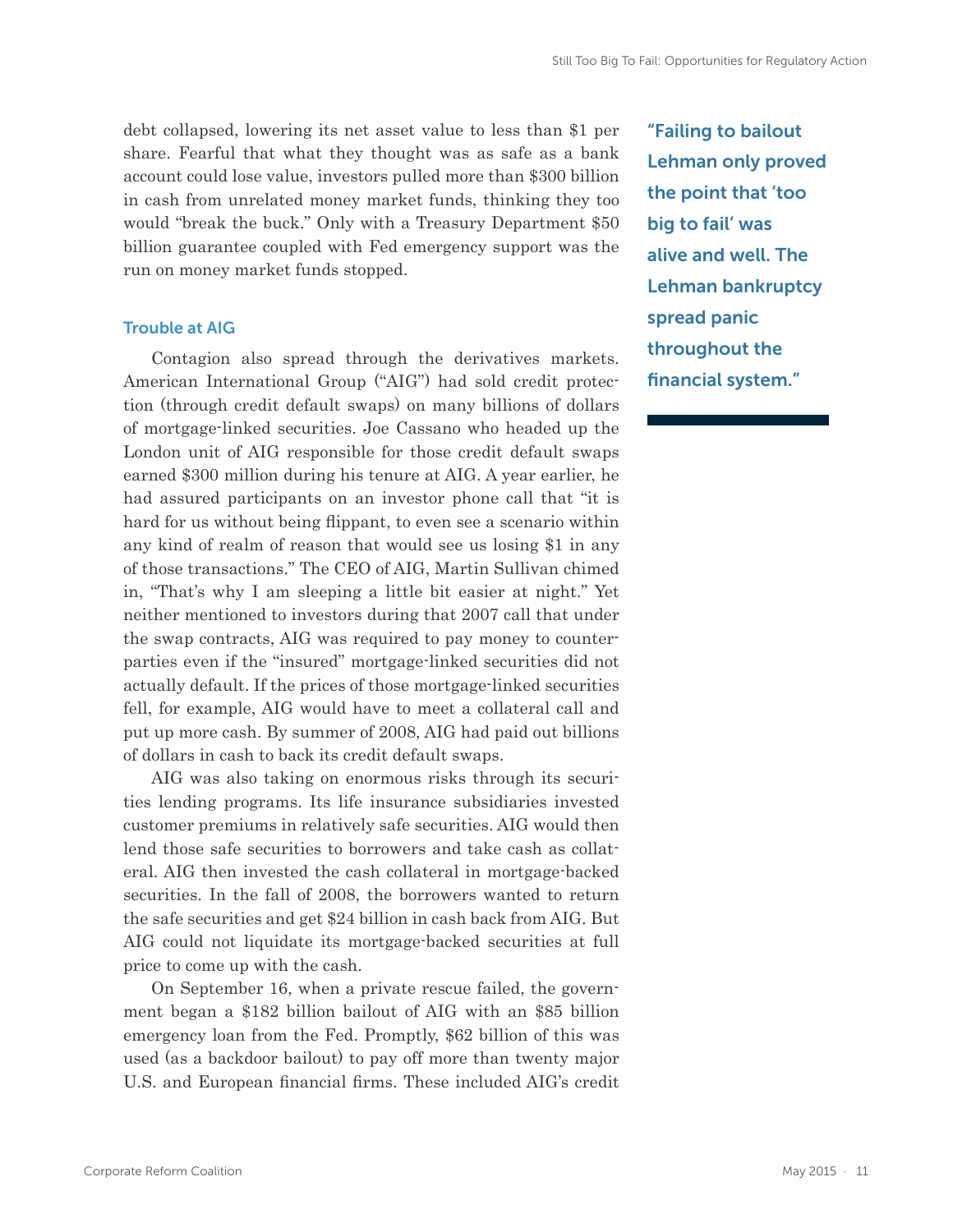default swap and securities lending transaction counterparties. Recipients included Goldman Sachs at 100 cents on the dollar. The U.S. government took a nearly 80 percent equity stake in AIG, leaving its shareholders with substantial losses.

Failures also spread outside the financial system into the commercial sector. General Electric was concerned it would no longer be able to access credit to fund its day-to-day operations. American Electric Power wanted to amass a cushion of cash and thus drew down \$2 billion from a line of credit held with twenty-seven banks, tapping into those banks dwindling liquidity.

#### Bush Signs Bailout Bill

On October 3, 2008, almost two weeks after President George W. Bush asked Congress to bailout the sinking financial system, he signed into law the Emergency Economic Stabilization Act. This legislation included the \$700 billion Trouble Asset Relief Program commitment. Instead of using the funds to purchase illiquid mortgage-related assets from the banks to clean off their balance sheets, Treasury secretary Henry Paulson provided banks with fresh capital. Not all banks at that moment actually needed capital. Some were only facing liquidity (not insolvency) problems and could manage that with loans and other support from the Fed. However, Citigroup was apparently nearly insolvent, thus needed equity. The commitment in 2008 - 2009 of more than \$476 billion in cash and guarantees to Citi was greater than any other bank received.

#### Silenced Whistleblowers and Lax Regulators

There were conscientious individuals inside of Citigroup that sounded the alarm. For example, executive Richard Bowen told the Financial Crisis Inquiry Commission ("FCIC") that in 2006, he discovered that 60 percent of the mortgages Citi was buying to securitize were defective. By late 2007, he had sent several emails to his superiors, including to Robert Rubin who was then chairman of the executive committee. Yet, Bowen said his concerns were not addressed. He told the FCIC that he was demoted from supervising around two hundred people to just two and received a poor review and a reduced bonus. In contrast, Rubin who apparently did not respond to Bowen's concerns, and who also apparently said he was unaware of other transactions that resulted in Citi losing \$14 billion, earned more than \$115 million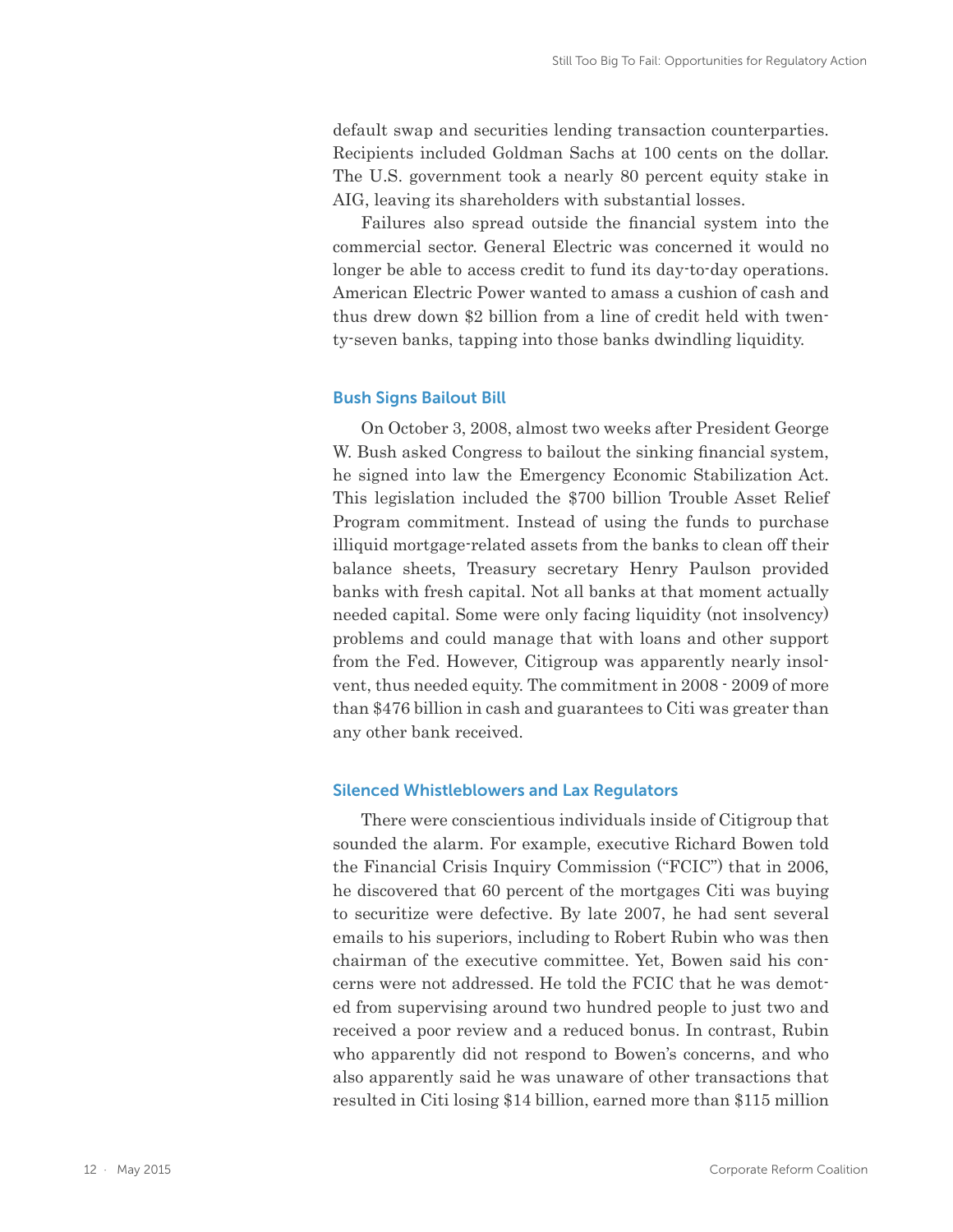— plus stock options.

The FCIC would later determine that lax government oversight had contributed to Citi's demise. The commission's majority report determined that, "The Federal Reserve Bank of New York and other regulators could have clamped down on Citigroup's excesses in the run-up to the crisis. They did not."

#### Promising Main Street Reform to Gain Support for Bailouts

To gain public support for the bailouts, government officials repeatedly pointed to conditions that helped cause the crisis. Due to these factors, the only way to save Main Street was to rescue Wall Street. Even many who understood the connection were enraged that the banks were in such a position to begin with. Essential to calming the anger and restoring trust in government, officials promised that this would not happen again. As but one example, Fed chairman Ben Bernanke would explain in 2009, "[I]t wasn't to help the big firms that we intervened. It was to stabilize the financial system and protect the entire global economy. Now you might ask . . . Why are we doing that? It's a terrible problem. It's a problem called a too-big-to-fail problem. These companies have turned out to be too big to allow to collapse because . . . when the elephant falls down, all the grass gets crushed as well." He continued, "We really need - and this is critically important - we really need a new regulatory framework that will make sure that we do not have this problem in the future."

This problem of "too big to fail," became an umbrella term covering the conditions that caused the financial crisis and that also necessitated the multi-trillion dollar government rescue. Central among these conditions are the following six. First, certain supersized banking institutions were too big and too complex to file for bankruptcy without damaging the entire banking system and broader economy. As a result, both emergency loans from the Fed and cash to build their capital would be committed. Second, banks had grown too large through borrowing; they owed too much relative to the assets they owned. A slight downturn in asset values could make them quickly insolvent. Third, banks were vulnerable to sudden runs because they heavily borrowed cash from wholesale lenders who could demand repayment each and every day. Fourth, banks used FDIC-insured deposits to invest in unregulated, opaque derivatives. Fifth, incentives structures

"These companies have turned out to be too big to allow to collapse because . . . when the elephant falls down, all the grass gets crushed as well.... We really need a new regulatory framework that will make sure that we do not have this problem in the future."

- BEN BERNANKE, CHAIRMAN OF THE FEDERAL RESERVE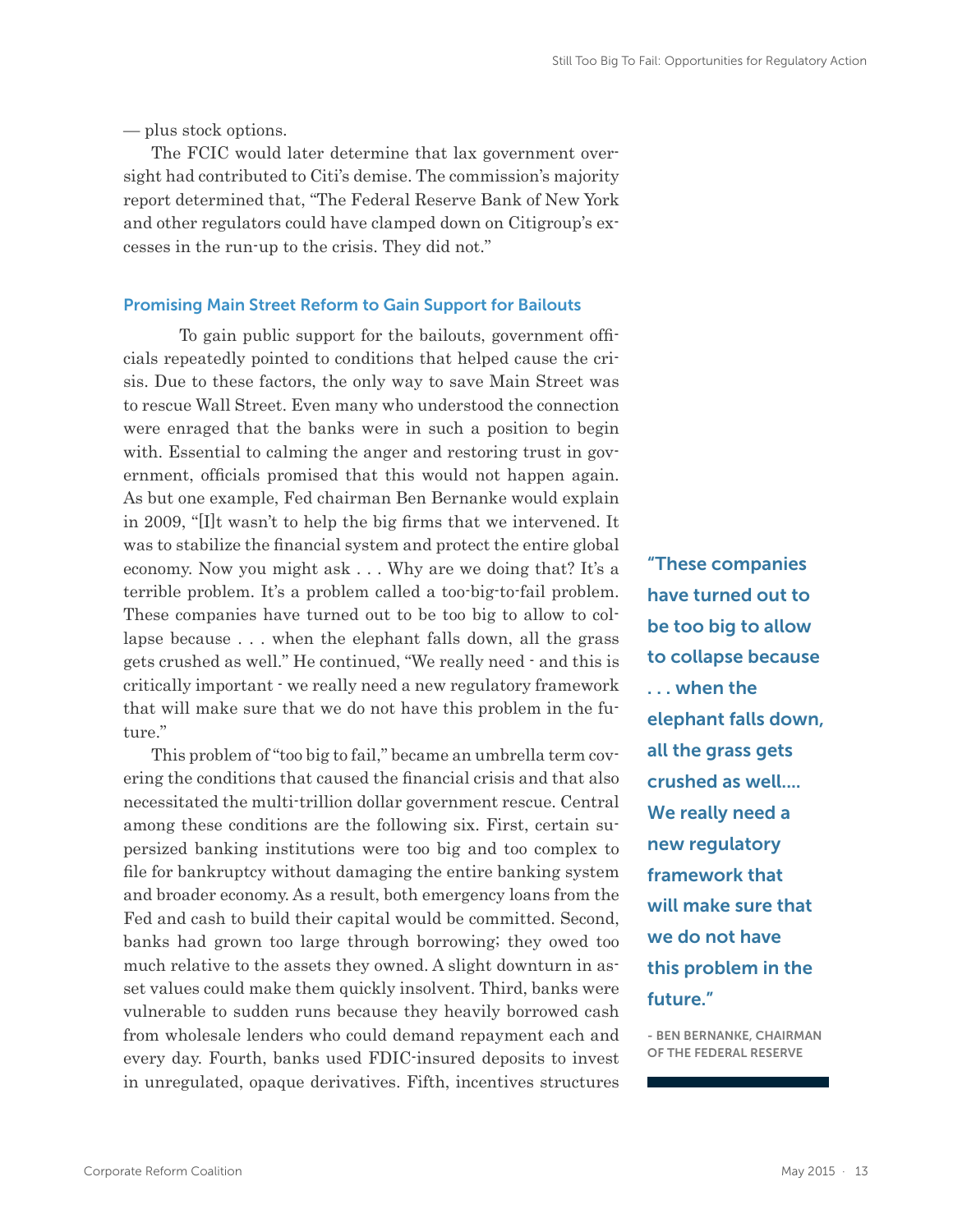inside of financial firms favored short-term gains earned sometimes without regard to law or ethics, at the expense of long-term shareholder value and the entire system. And sixth, political favoritism influenced by big dollar spending by Wall Street firms worked to maintain the status quo.

#### The Dodd-Frank Act Aimed to end TBTF

Appropriately, Dodd-Frank aimed to address these problematic conditions. The preamble states its purposes: "To promote the financial stability of the United States by improving accountability and transparency in the financial system, to end 'too big to fail,' to protect the American taxpayer by ending bailouts, to protect consumers from abusive financial services practices, and for other purposes." While the law does create requirements and prohibitions, it mainly goes about accomplishing its purposes by delegating authority to federal agencies to make rules.

For the problems identified above that fit under the "too big to fail" umbrella, Congress either mandated that specific regulators take action or in the statute provided or previously had provided tools to do so. Clear progress has been made under Dodd-Frank. The newly established Consumer Financial Protection Bureau and Office of Financial Research are operating effectively, and the other federal regulators have taken helpful steps toward making the financial system safer. However, the "too big to fail problem" persists.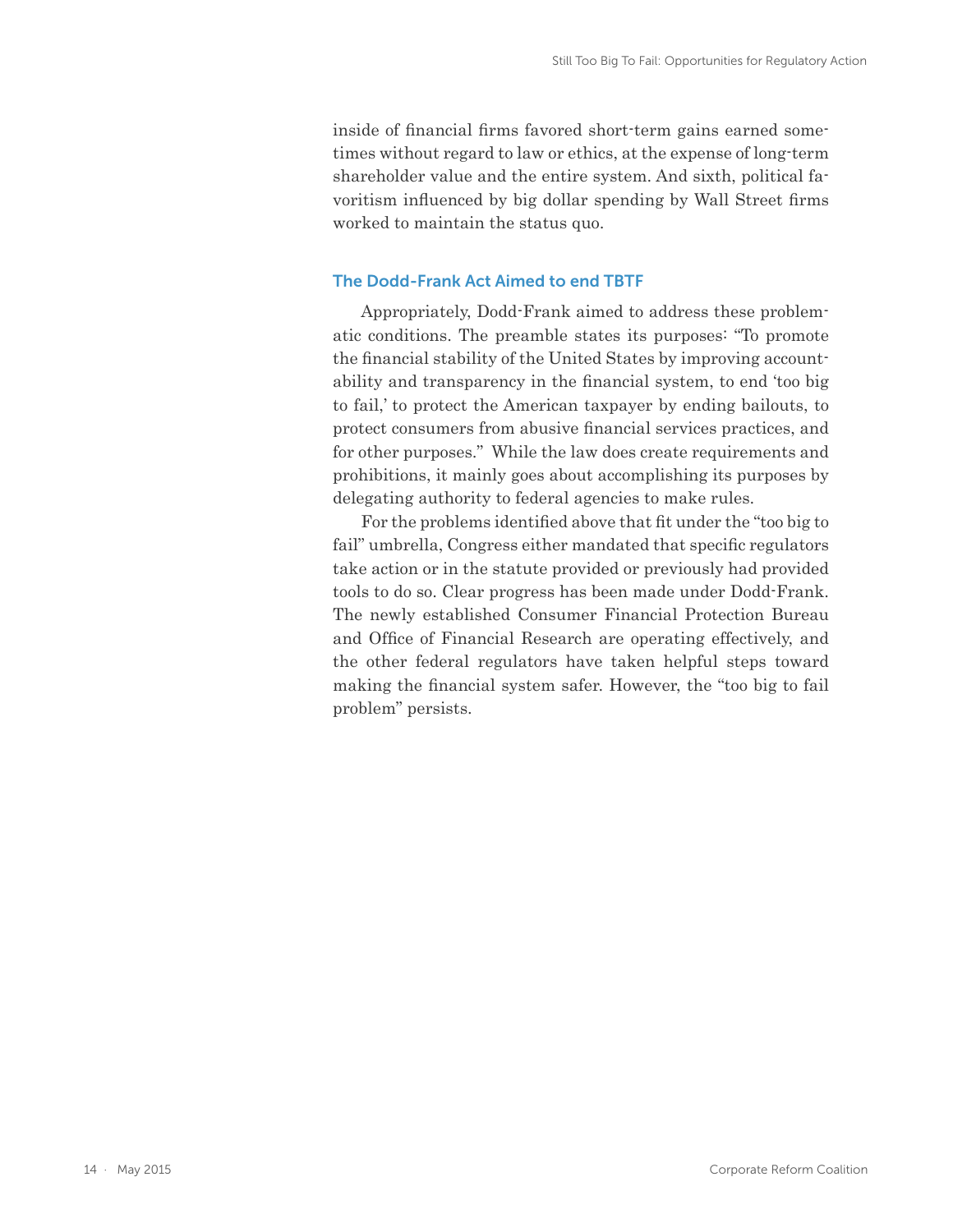# Gaps and Opportunities for Regulatory Action

With Dodd-Frank, Congress gave federal regulators many additional tools to help address the problems that led to the crisis.

New powers were granted and hundreds of rulemakings mandated. While some good progress has been made, in several meaningful areas, the regulators have appeared cautious. In some such cases, the enacted rules are too mild or the effective dates delayed far into the future. In others, deadlines have passed with rules not finalized or even proposed.

What follows is a description of six opportunities for regulatory action without the need for further legislation. These include: (1) ending bailouts by requiring the largest banks to provide credible "living wills" that show how they can file for bankruptcy or be resolved by the FDIC without triggering a financial crisis, and providing more accountability for the Fed's use of emergency loans; (2) further reducing excessive borrowing by the top six banks, (3) reducing dependence by banks and other financial firms on overnight and other short-term borrowing and providing transparency concerning securities lending transactions; (4) prohibiting banks from evading derivatives regulation through use of foreign subsidiaries, (5) improving bankers' accountability through incentive pay and claw-back rules, and (6) requiring corporate political spending disclosure so as to begin to deal with the influence peddling that impacts Congress and regulators.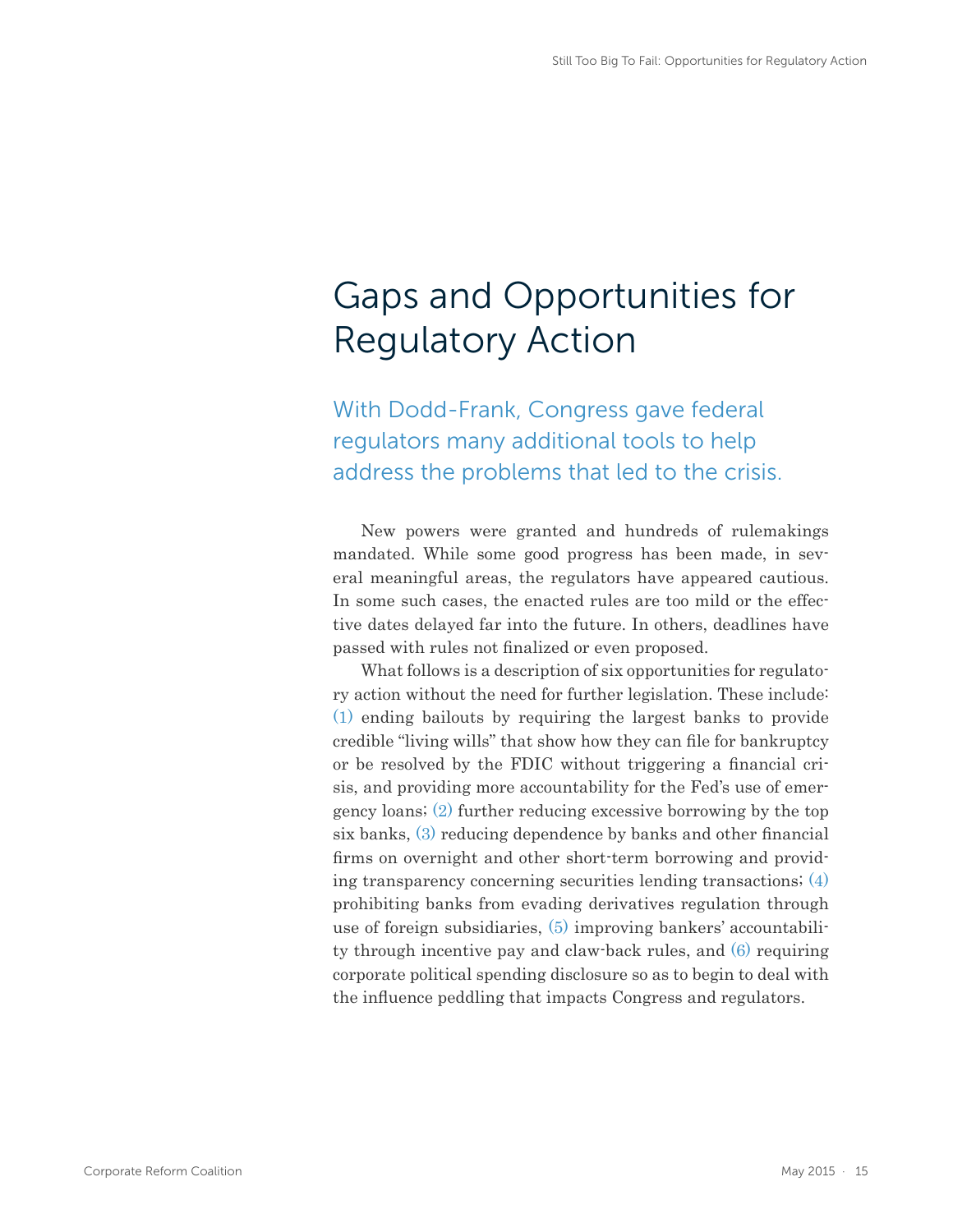### 1. Ending TBTF Bailouts with Living Wills and Emergency Lending Accountability

Bank size was one of the key contributors to the crisis and the need for bailouts. A recent brief released by the Office of Financial Research ("OFR") (an agency created under Dodd-Frank) reinforces this point that "Bank size is an important component of systemic risk." As of December 31, 2015, the top six bank holding companies had about \$9.9 trillion in assets. Before the crisis, the top six had approximately \$7 trillion. This growth in part is due to government-encouraged mergers. Relatively stronger banks, with taxpayer assistance were encouraged to buy up the weaker ones. This process left the survivors vulnerable to the problems on the balance sheets and cultures of the weaker ones, and struggling to integrate the information systems at the failed firms they swallowed. Moreover, the largest banks are more concentrated than before, holding a greater percentage of total system-wide assets than prior to the crisis.

While there were proposals during the Dodd-Frank legislative process to break up the banks by size, such measures failed to pass. However, the statute does have several other tools that are designed to curb too-big-to-fail instigated bailouts. Section 165(d) requires each of the largest banks to provide to the Fed and FDIC a credible resolution plan, detailing how it could in a rapid and orderly way be restructured or sold in the event of material financial distress or failure. These plans, sometimes referred to as "living wills," are meant to ensure that a single firm can fail without bringing down others or the broader economy. They are needed to avoid contagion and to help facilitate a bankruptcy or an FDIC-run resolution process.

In summer 2014, the Fed and FDIC announced that none of the eleven banks required to do so had provided a credible resolution plan. In a joint press release the two agencies stated that the each of the plans "fail to make, or even to identify, the kinds of changes in firm structure and practices that would be necessary to enhance the prospects for orderly resolution." In a separate statement, FDIC vice chairman, Thomas Hoenig wrote that, "Each plan being discussed. . . is deficient and fails to convincingly demonstrate how, in failure, any one of these firms could overcome obstacles to entering bankruptcy without precipitating a financial crisis." Neither the Fed nor the FDIC has yet deployed the full powers they possess under Dodd-Frank to begin the steps necessary to ultimately mandate those banks sell cer-

"As of December 31, 2015, the top six bank holding companies had about \$9.9 trillion in assets. Before the crisis, the top six had approximately \$7 trillion."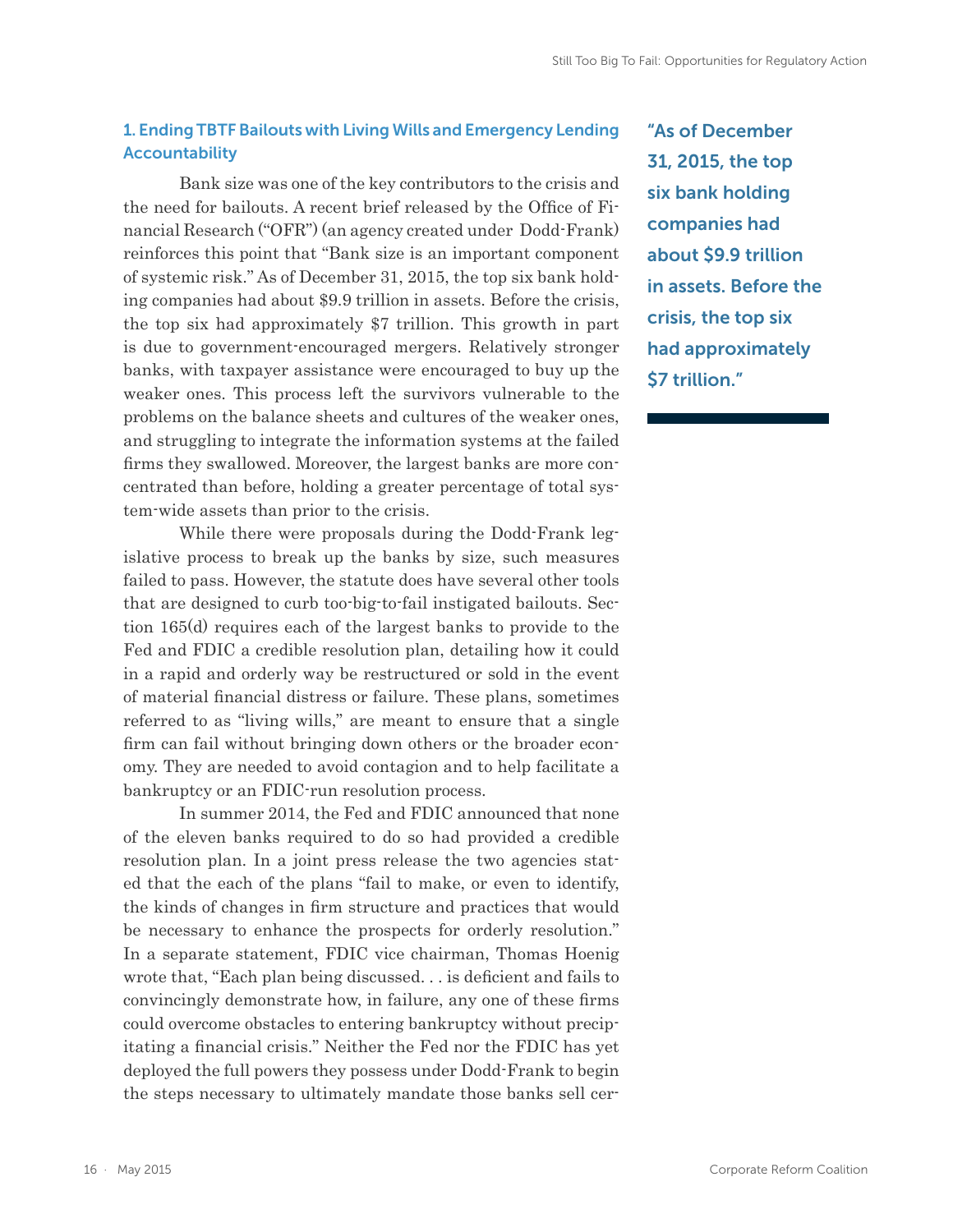tain assets or operations.

Another provision of Dodd-Frank was designed to end the types of secretive back-door bailouts through Fed lending programs and credit facilities that totaled in the many trillions of dollars during the height of the meltdown. Section 1101 of Dodd-Frank placed limits on the use by the Fed of its emergency lending authority under section 13(3) of the Federal Reserve Act. Section 1101 was designed to help ensure that any Fed emergency lending program or facility is used to provide liquidity to the financial system, and not to rescue a specific individual company. However, the Fed's proposed implementing rule provides too little accountability.

The proposed rule largely copies the statutory language. As Americans for Financial Reform explained in a comment letter,

> "The drafters take advantage of every opportunity to interpret the statute in ways that minimize limits on emergency lending authority. While the rule complies with the letter of the law, it does not fulfill the spirit of the Congressional mandate that emergency lending be limited to broad based programs assisting solvent companies with temporary liquidity issues."

In particular, the proposed rule provides too broad a definition of insolvency and places no limits on how long the loans can be outstanding.

#### 2. Further Reduce Excessive Borrowing by the Top Banks

Excessive borrowing (or leverage) was a chief contributor to the crisis. Bankers and regulators alike have pointed to the leverage problem. Increasing the equity capital cushion at banks would make them more resilient and able to better weather falling asset prices. Borrowing \$97 (or more) for every \$100 in assets, as many large banks did in the lead up to the crisis, left them at great risk of illiquidity and insolvency with slight declines in asset values. Requiring banks to fund themselves with more equity instead of with debt can also help mitigate other risk factors. As the recent OFR brief explains:

> "The larger the bank, the greater the potential spillover if it defaults; the higher its leverage, the more prone it is to default under stress; and the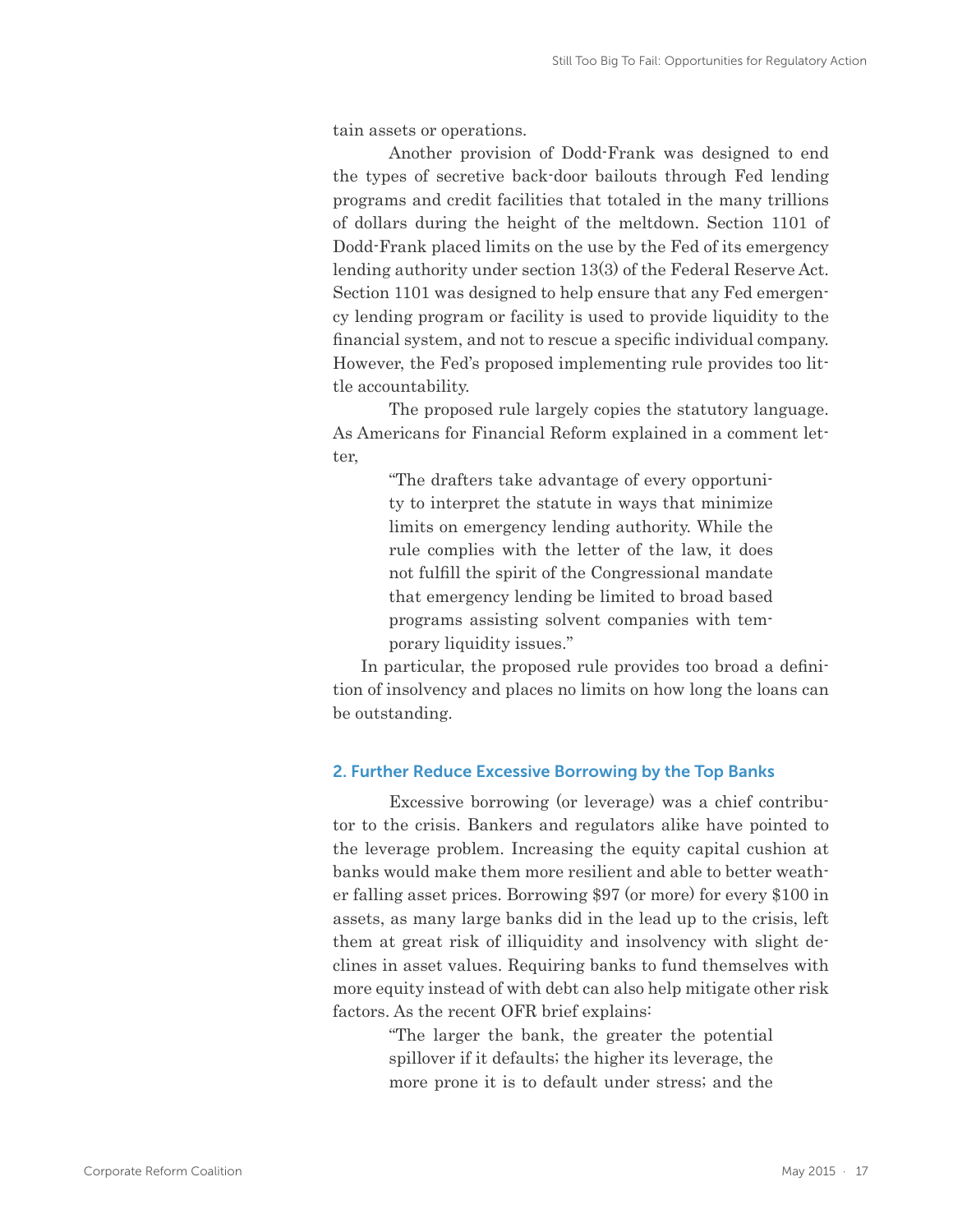greater its connectivity . . . the greater is the share of the default that cascades onto the banking system. The product of these three factors provides an overall measure of the contagion risk that the bank poses for the financial system. Five of the U.S. banks had particularly high contagion index values — Citigroup, JPMorgan, Morgan Stanley, Bank of America, and Goldman Sachs. . . Additional capital requirements for [them] could enhance the resilience of the financial system."

Dodd-Frank provided several tools to address the problem of excessive borrowing, particularly at the largest financial institutions. Section 171 sets a generally applicable leverage ratio, and section 165 requires the Fed to make rules for enhanced prudential standards, including reduced leverage for the largest and riskiest financial firms.

The final rules issued to date that require the largest banks to be less leveraged have made the system safer, but not safe enough. Far more equity capital is necessary, according to experts including Anat Admati and Martin Hellwig, who recommend at least a twenty percent equity capital cushion. To address the continued excessive leverage concerns, the Fed should implement a strong capital buffer rule for the eight U.S. banks designated as G-SIBs, but with substantial more equity capital, in the double digits.

### 3. Reducing Dependence on Short-Term Wholesale Loans and Providing Transparency

Short-term wholesale funding (including through the repo market) is a source of interconnection and systemic risk. The failure of Bear Stearns and Lehman Brothers were each precipitated when short-term repo lenders pulled their cash. Rescuing Bear through the JPMorgan Chase purchase involved a Fed emergency commitment to absorb up to \$29 billion in losses. The Lehman bankruptcy filing triggered a \$300 billion-single-week run on money market funds and spread panic through the financial system and into the commercial sector. In addition, AIG became unstable in part due to its securities lending program.

One of the three main potential threats to financial stability identified in the Office of Financial Research's 2014 Annual Report was "the risk of fire sales and runs in short-term

"Borrowing \$97 (or more) for every \$100 in assets, as many large banks did in the lead up to the crisis, left them at great risk of illiquidity and insolvency with slight declines in asset values."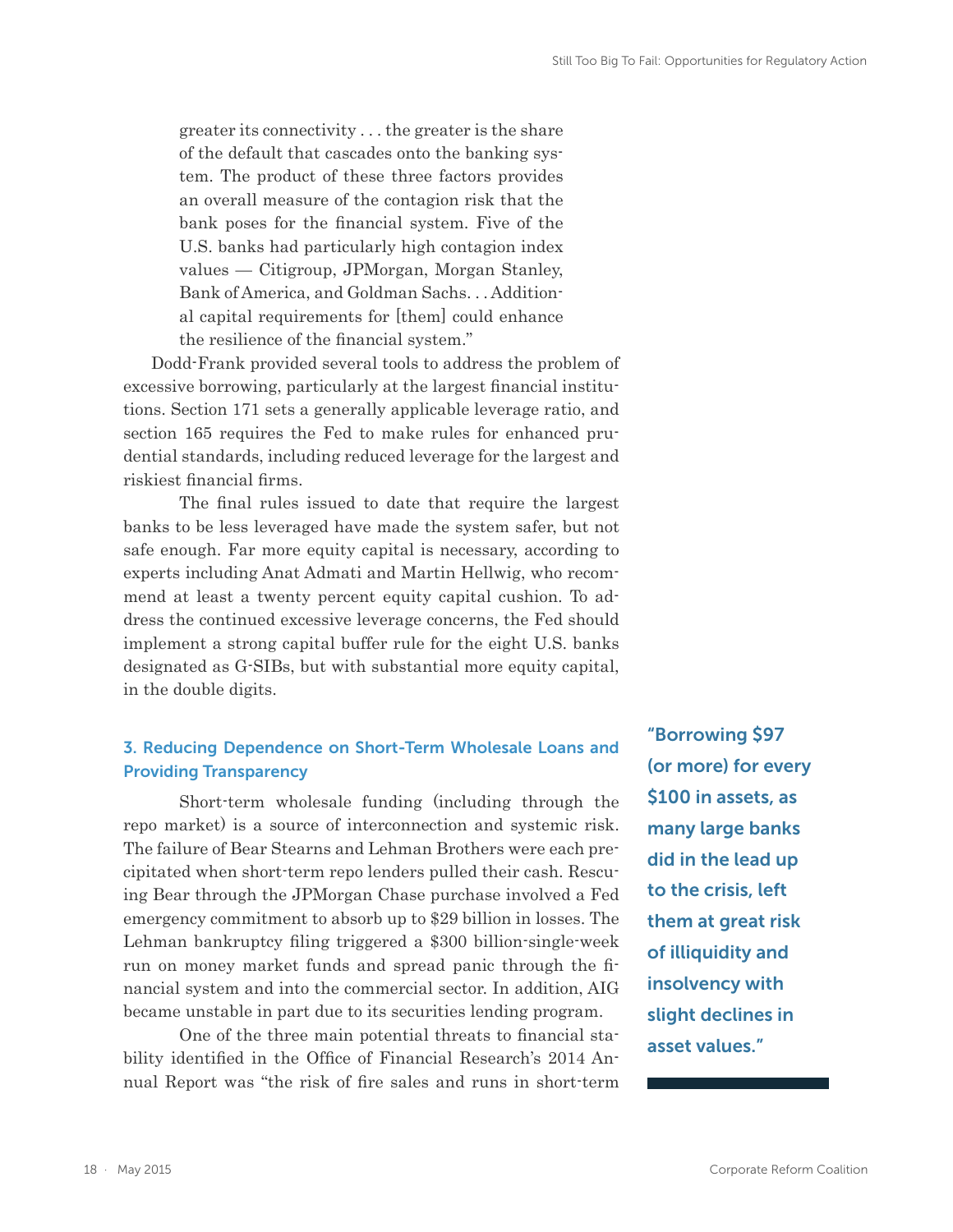wholesale funding markets." As the separate 2015 OFR brief explained, "the failure of a bank to meet payment obligations to other banks can accelerate the spread of a financial system shock if the bank is highly interconnected." Federal regulators including Fed board members and regional Fed presidents as well as academic experts continually express concern about the repo market. For example, Boston Fed President Eric Rosengren said in 2014:

> "Unfortunately that potential for problems has not been fully addressed . . .The collapse of Lehman was not an isolated failure of a single broker-dealer, but rather one of a string of crises for multiple broker-dealers . . .While repo borrowing has fallen from its peak before the financial crisis, it is still by far the largest source of borrowing for broker-dealers. . . The funding model, the core of the problem, hasn't changed at all."

According to the New York Fed, there was about \$1.58 trillion in collateral posted through the triparty repo system in January 2015. This is just one part of the overall repo market and is called "triparty" as a custodial bank holds onto the pledged collateral. This is down from a peak of around \$2.8 trillion, but is still of concern. This figure does not account for the less transparent bilateral repo market.

In addition, the opacity of the multi-trillion dollar securities lending market is still a serious problem. Securities lending is also a form of short-term financing. According to the OFR 2014 Annual Report, there is no "systematic, targeted data collection" done for "the benefit of regulators or the investing public" on the securities lending market. While some private vendors do collect data, what is available is incomplete and inconsistent.

Dodd-Frank provides tools to address the ongoing risk of fragile short-term funding as well as the lack of transparency around securities lending. This includes Section 165 that requires heightened prudential standards and also Section 984(b), which mandates that the SEC adopt rules making securities lending more transparent to investors, brokers, and dealers. The Fed and SEC should limit the use by banks and broker-dealers of overnight and other short-term lending backed by non-Treasury collateral. The Fed should increase capital and margin requirements for these and other securities funding transactions (and include short-term funding in its capital buffer requirements).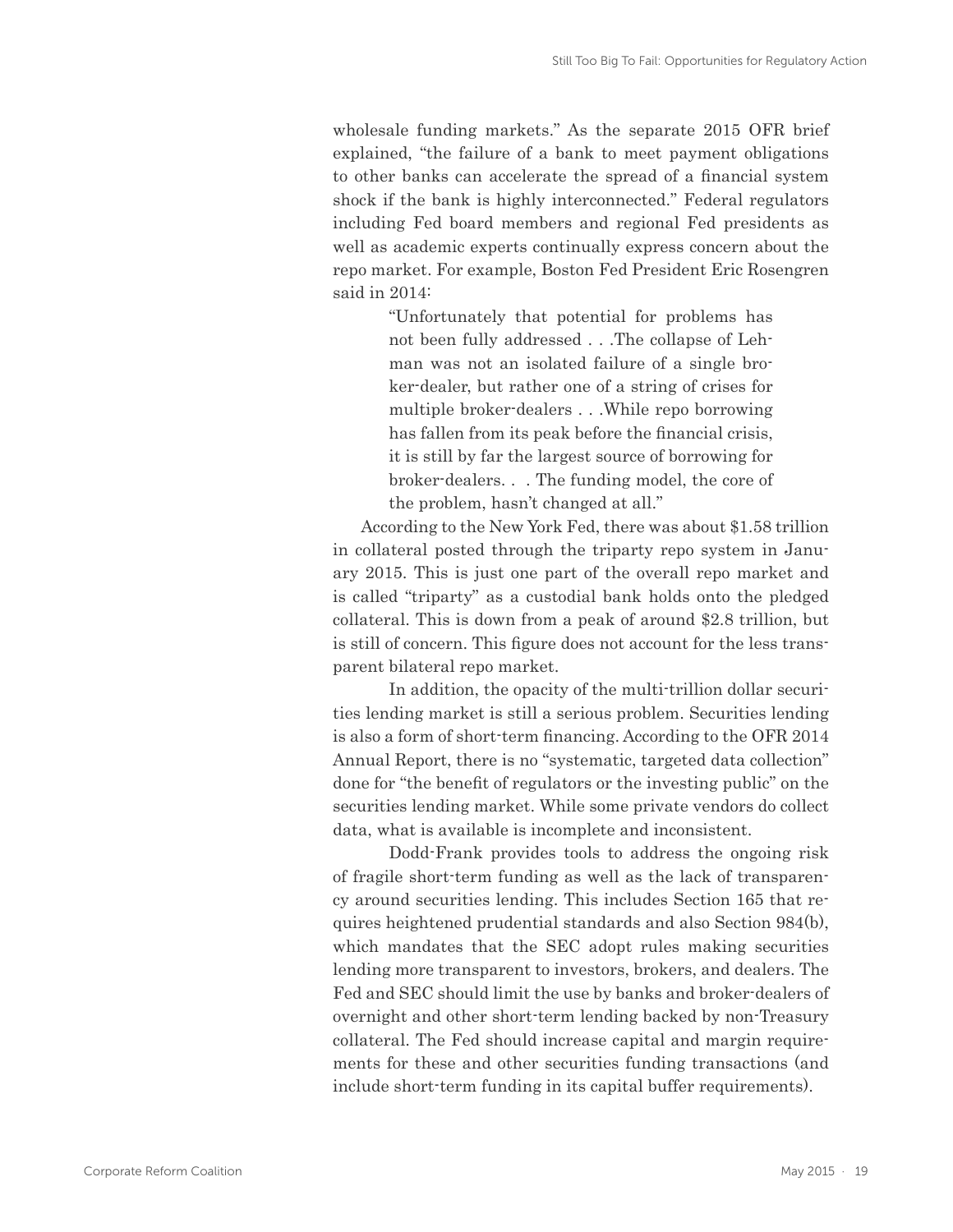#### 4. Close Loopholes for Evading Derivatives Regulation

Derivatives transactions were central to the financial crisis. In response, Title VII of Dodd-Frank focuses on regulating the derivatives market. This part of the law was designed to create transparency and minimize systemic risk in swap and securities-based swap ("swaps") transactions. Under the law most swaps must be cleared and must be executed on an exchange or through a swap execution facility. In addition, banking firms were to be prohibited from using insured customer deposits to transact in the riskiest of swaps. However, in late 2014, due to a Citigroup-drafted provision in a must-pass budget bill, the language requiring the riskiest swaps to be pushed out of depository institutions was repealed.

A growing concern today is that under current rules U.S. banks will use foreign subsidiaries to engage in risky derivatives transactions that could then result in a U.S. government bailout. They might attempt to avoid the Dodd-Frank required clearing, exchange trading, and margin requirements simply by having their foreign subsidiaries conduct these transactions. In 2014, SEC Commissioner Kara Stein raised this issue. While praising the new SEC rule for being a "small, but significant step toward implementing the law," Stein identified cracks in the foundation that "could lead to substantial problems down the line."

According to the 2015 OFR brief, cross-jurisdictional activity is a component of systemic risk. The brief states, "Banks with international operations can transmit problems from one region to another during a financial crisis. Global banks are also more difficult to resolve because they require coordination among national regulators. The scale of a bank's global activity is measured by its total foreign claims and its total cross-jurisdictional liabilities." In addition, trading in over-the-counter derivatives also factors into complexity, making a firm more difficult to resolve should it topple. The brief notes that, "A bank with highly complex operations is more difficult to resolve and has a broader impact if it fails." This is in part due to the uncertainty associated with cross-border insolvencies, including due to the variations in foreign law. The report also stated that "Complexity is measured by a bank's notional amount of over-the-counter (OTC) derivatives; total amount of trading and available-for-sale securities; and total illiquid and hard-to-value assets."

Accordingly, the SEC and the CFTC should close the loopholes in final rules that allow foreign subsidiaries to avoid regu-

"A growing concern today is that under current rules U.S. banks will use foreign subsidiaries to engage in risky derivatives transactions that could then result in a U.S. government bailout."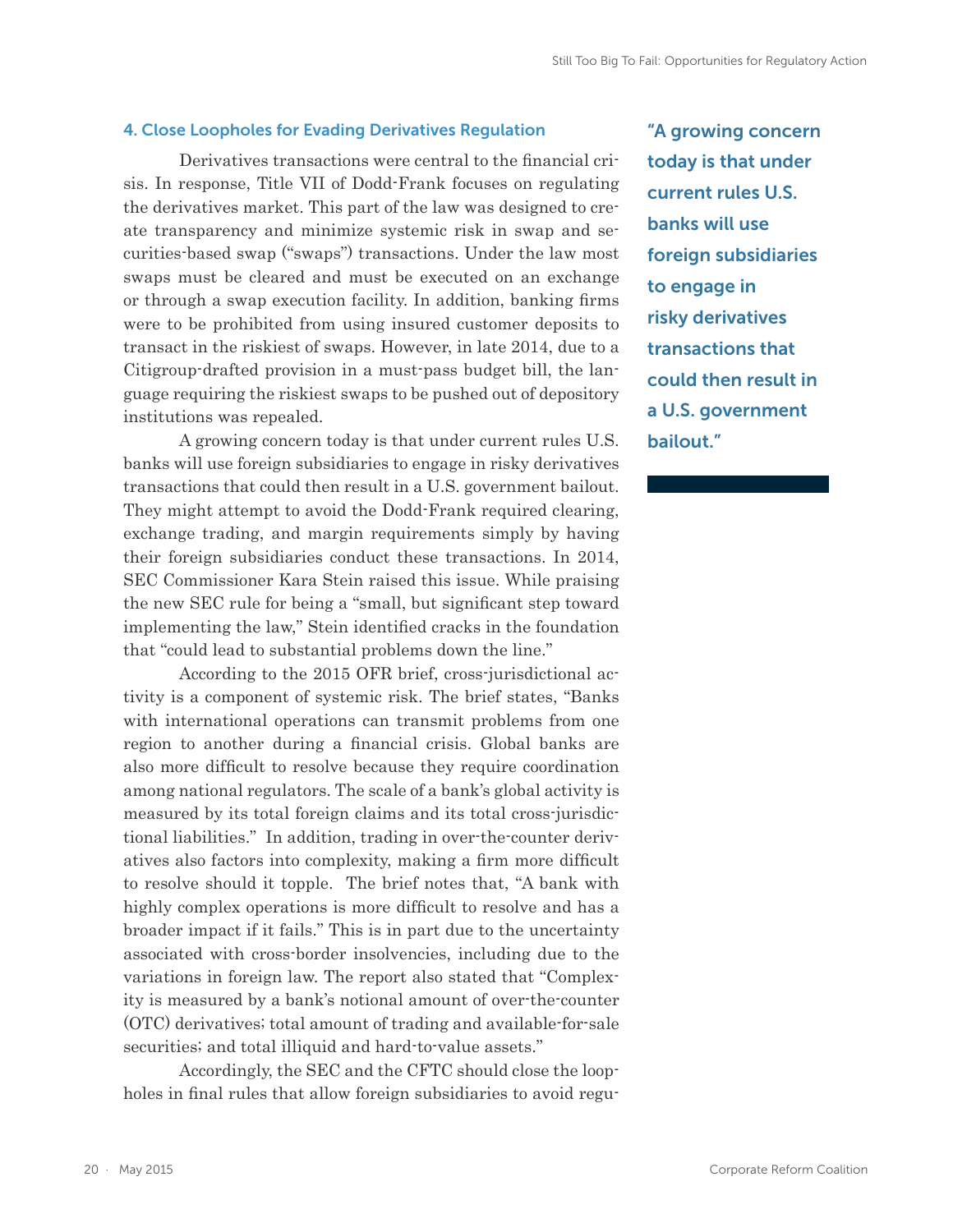latory oversight. The CFTC should not allow U.S. Banks to avoid regulatory oversight of swaps conducted by their foreign subsidiaries simply by having the parent "deguarantee" them. And the SEC should close the loophole that exempts from regulation even parent guaranteed security-based swaps.

#### 5. Accountability Through Pay Rules

Compliance with the many Dodd-Frank reforms already implemented, as well as oversight by regulators of such compliance, largely depends upon accurate and appropriately detailed data and honest bankers. As the behavior of many banking executives and directors during the run up to the financial crisis demonstrates, corporate insiders can not always be trusted to put the long-term interests of their shareholders ahead of their own personal gain. In testimony before the Financial Crisis Inquiry Commission, former SEC chair, Mary Schapiro explained, "Many major financial institutions created asymmetric compensation packages that paid employees enormous sums for shortterm success, even if these same decisions result in significant long-term losses or failure for investors and taxpayers."

Too little has changed inside of firms. As Fed chair Janet Yellen lamented in a March 2015 speech. "It is unfortunate that I need to underscore this, but we expect the firms we oversee to follow the law and to operate in an ethical manner. Too often in recent years, bankers at large institutions have not done so, sometimes brazenly. These incidents, both individually and in their totality, raise legitimate questions of whether there may be pervasive shortcomings in the values of large financial firms that might undermine their safety and soundness."

Dodd-Frank provides tools to address perverse financial incentives. Section 956(b) requires the prohibition by several regulators of "any types of incentive-based payment arrangement, or any feature of any such arrangement, that the regulators determine encourages inappropriate risks." Despite making a proposal in 2011, the regulators required to do so (including the SEC) have not yet implemented a final rule on incentive pay. Moreover, the multiagency proposal was far too weak. For example, as Americans for Financial Reform ("AFR") commented, the proposed rule covers only "executive officers," not other high-level employees or traders. In addition, while it would require deferral of half of an executive officer's bonus over a three-year period, as AFR noted,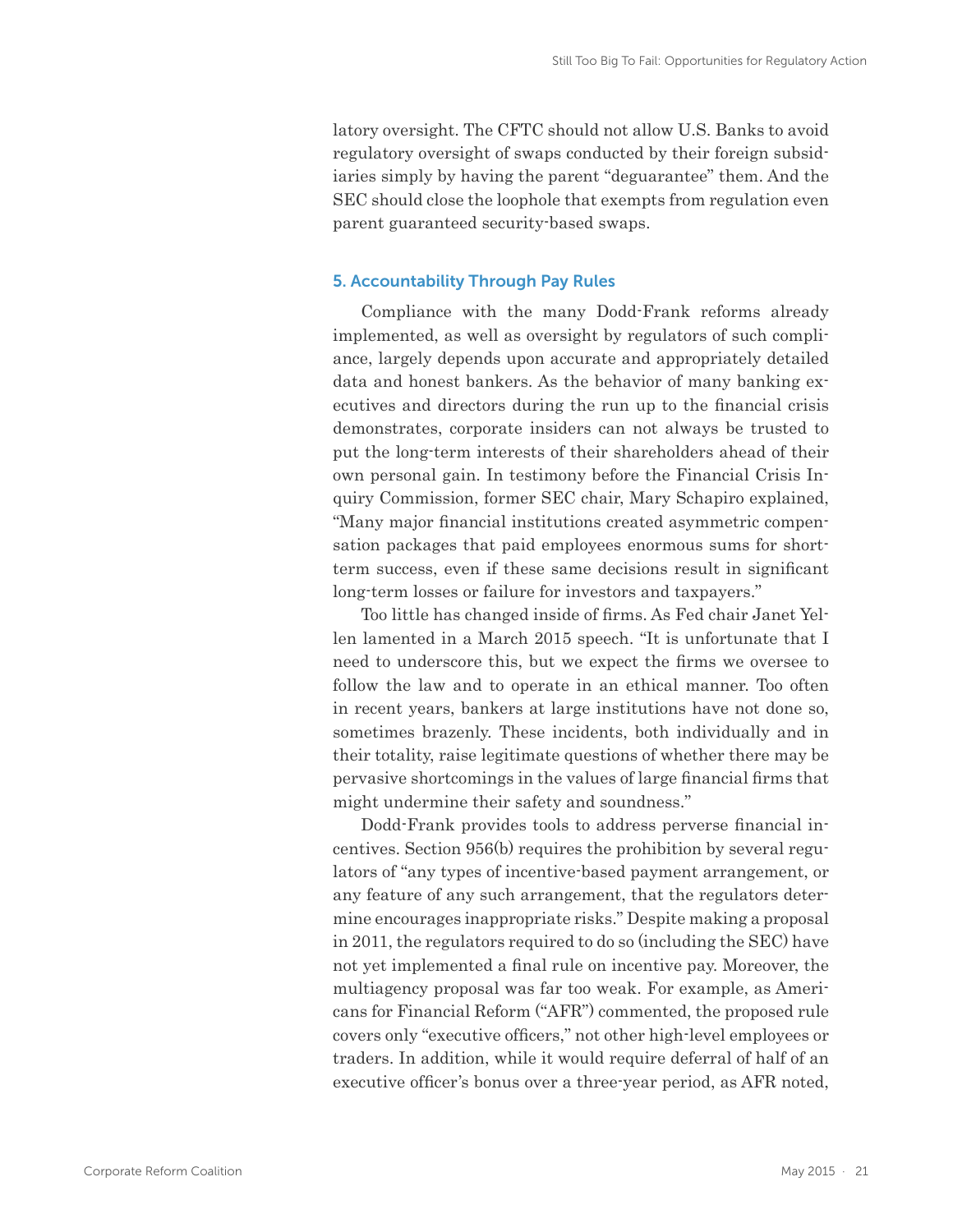this would mean that as little as one-sixth of the bonus from any given year would be withheld for the full three years. In addition, §954 of Dodd-Frank requires the SEC to make rules mandating the recovery of erroneously-awarded compensation. Dodd-Frank required that a claw-back rule be finalized in 2012. This would require executives to return up to three years of compensation if their corporation has issued inaccurate financial statements and their pay was awarded based on those errors. The SEC has not yet proposed one.

#### 6. Political Spending Disclosure Requirements

Now, seven years after the crisis began, it may be time for Congress to step in where regulators have either left gaps due to inaction or identified gaps in their authority. Such action in the public interest, however, would require a sufficient number of legislators who truly serve the public and are not influenced by both overt and hidden political spending by financial firms. After the 2010 Supreme Court decision in Citizens United, corporations can spend unlimited amounts to influence elections. Upon opening the floodgates, the five-member Court majority anticipated that such political spending would be promptly and fully disclosed to the public. However, presently, there is no general legal requirement that corporations disclose their political spending. Numerous large corporations have stated they will limit or disclose certain types of political spending. These actions suggest that an SEC disclosure requirement is in keeping with a growing practice and would not be overly burdensome. However, it is still necessary as current political spending disclosure policies and practices are entirely voluntary and could be reversed.

The SEC should use its authority to respond to a 2011 petition by a committee of ten corporate and securities law experts (the "Political Disclosure Petition"). The committee asked the agency to engage in a rulemaking that would require public companies to disclose their political spending. The petitioners expressed concern about the use of corporate resources for political activities. Among other reasons, they contended that "disclosure of information on corporate political spending is important for the operation of corporate accountability mechanisms, including those that the courts have relied upon in their analysis of corporate political speech." They noted that:

"The Supreme Court has . . . relied upon, these

"Upon opening the floodgates, the five-member Court majority anticipated that such political spending would be promptly and fully disclosed to the public. However, presently, there is no general legal requirement that corporations disclose their political spending."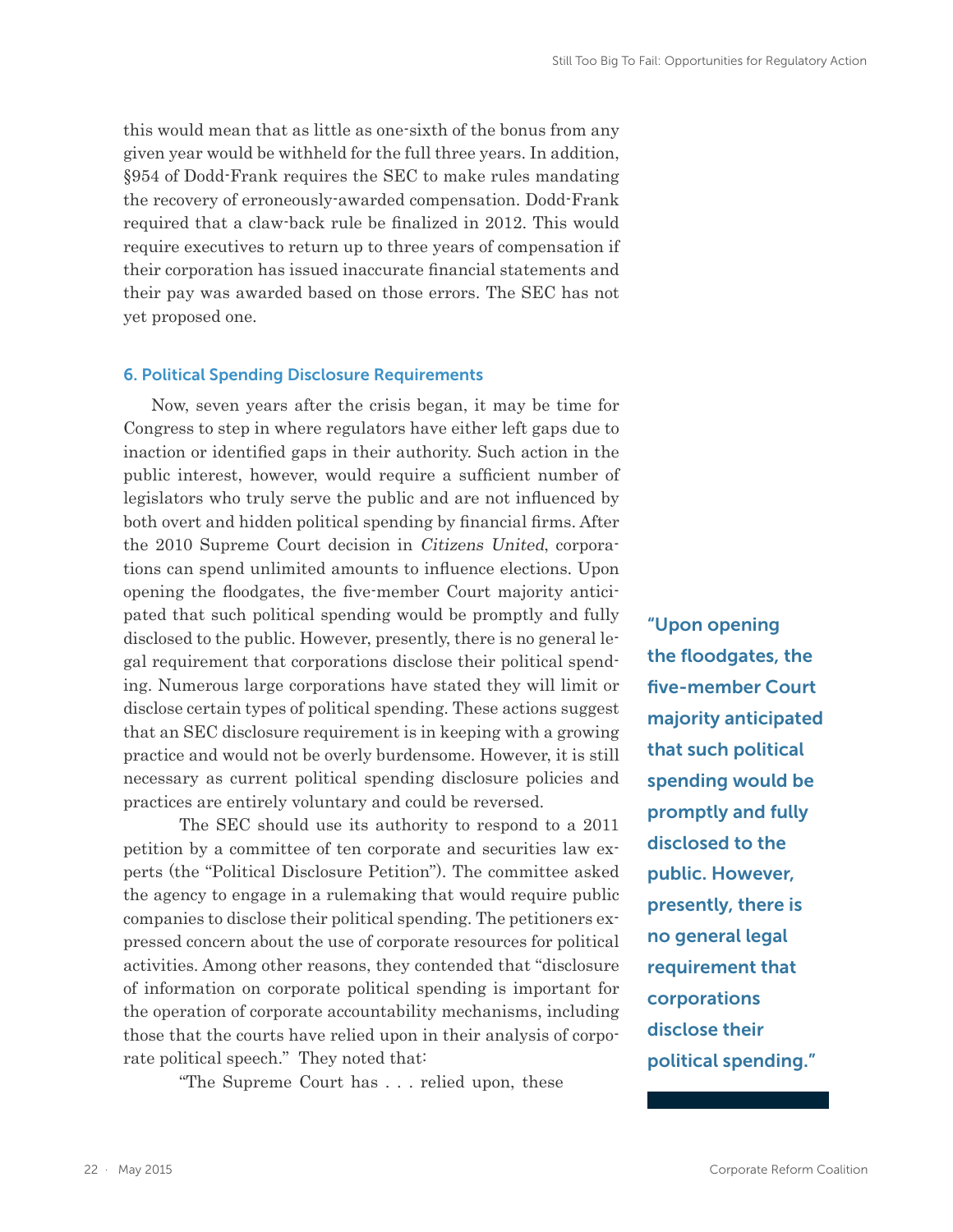accountability mechanisms, particularly when corporations use shareholder resources for political purposes. In particular, in its recent decision in Citizens United . . . Court relied upon "[s]hareholder objections raised through the procedures of corporate democracy" as a means through which investors could monitor the use of corporate resources on political activities. "Shareholders," the Court hoped, could "determine whether their corporation's political speech advances the corporation's interest in making profits," and discipline directors and executives who use corporate resources for speech that is inconsistent with shareholder interests.

Shareholders without access to information cannot discipline directors and executives. The SEC has received more than 1.2 million comment letters concerning the Political Disclosure Petition. There were more than 8,000 different types of letters in this group. The vast majority expressed support. Supporters included institutional and retail investors, state treasurers and members of Congress.

According to two committee members, Professors Lucian Bebchuk and Robert J. Jackson, Jr., "To our knowledge, the petition has attracted far more comments than any other SEC rulemaking petition—or, indeed, than any other issue on which the Commission has accepted public comment—in the history of the SEC." While this was on the SEC's regulatory agenda for 2013, it no longer appears.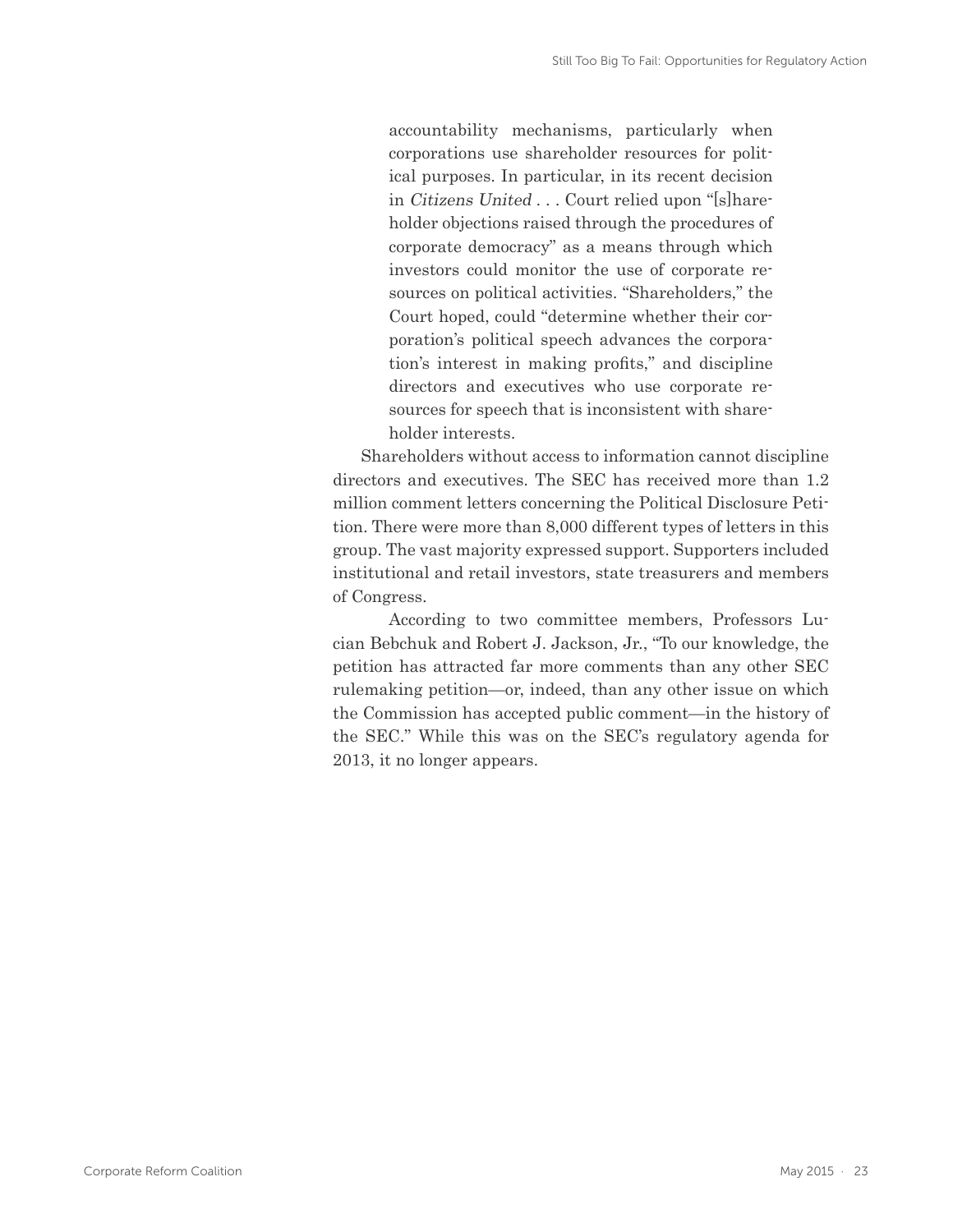### Conclusion

At the Dodd-Frank signing ceremony, President Barack Obama said the new law would deliver "transparency" and would "rein in the abuse and excess that nearly brought down our financial system."

He also promised that it would end taxpayer-funded bailouts and that we would "never again be asked to foot the bill for Wall Street's mistakes." He cautioned, however, that, "For these new rules to be effective, regulators will have to be vigilant." Vigilance is more than a skill: it is a mindset. Care and attention toward finishing the work of financial reform, and in asking Congress for additional support where necessary depends upon rooting out regulatory capture. Some agencies are admirably working toward the goal of helping staff and leadership avoid such pitfalls. With the public interest in mind, they will be able to turn the discussed six reform opportunities (which are also detailed on the chart below) into accomplishments.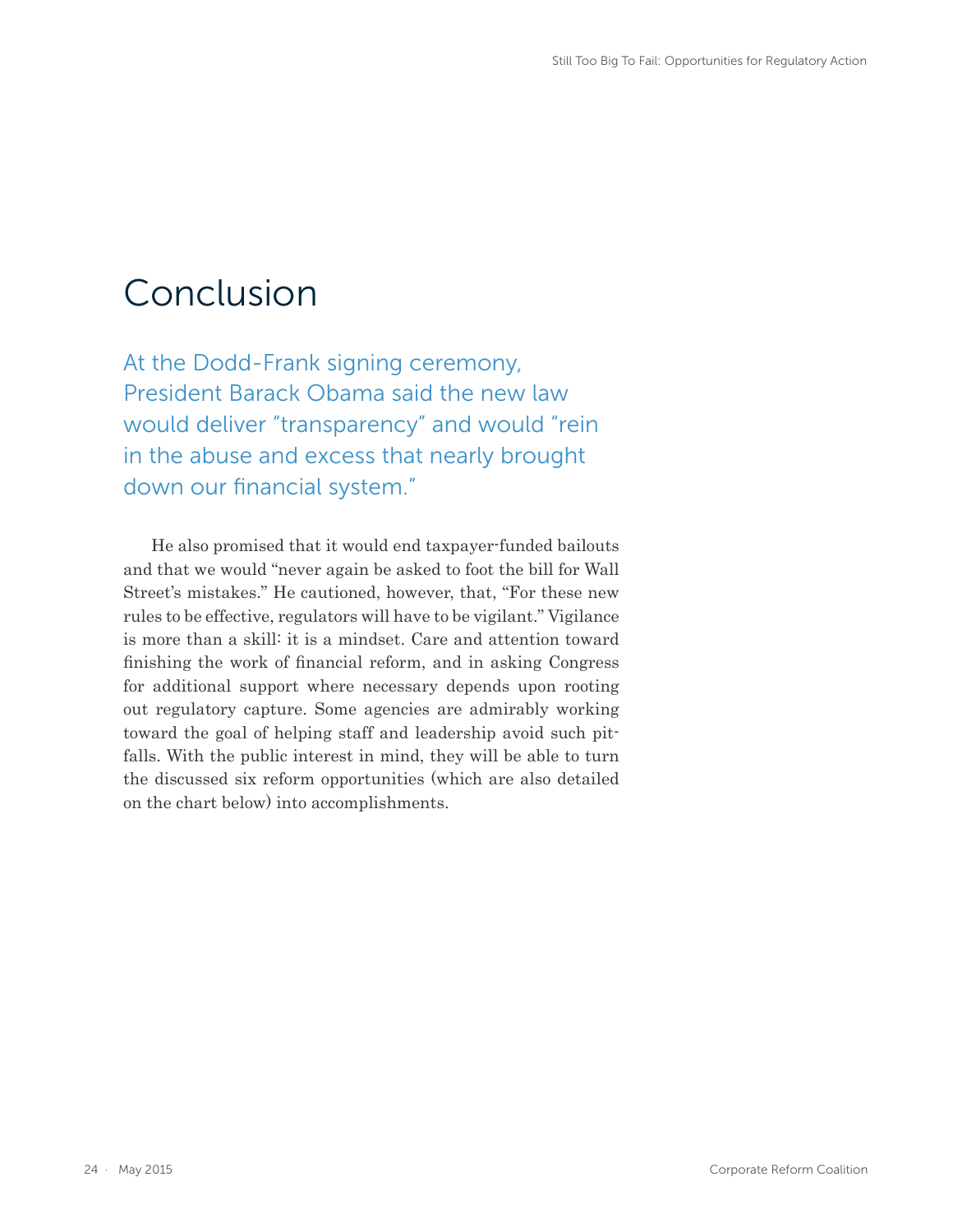| Crisis/Bailout<br>Contributor                                                                                                             | Dodd-Frank Tool or Mandate                                                                                                                                                                                                                                                                                                    | <b>Status Today</b>                                                                                                                                                                                                                                                                                                                                                                                                                                                                                               | Opportunities for<br><b>Regulatory Action</b>                                                                                                                                                                                                                                                                                                                                                                                     |
|-------------------------------------------------------------------------------------------------------------------------------------------|-------------------------------------------------------------------------------------------------------------------------------------------------------------------------------------------------------------------------------------------------------------------------------------------------------------------------------|-------------------------------------------------------------------------------------------------------------------------------------------------------------------------------------------------------------------------------------------------------------------------------------------------------------------------------------------------------------------------------------------------------------------------------------------------------------------------------------------------------------------|-----------------------------------------------------------------------------------------------------------------------------------------------------------------------------------------------------------------------------------------------------------------------------------------------------------------------------------------------------------------------------------------------------------------------------------|
| Top banks were<br>too big and too<br>complex to be<br>allowed to fail                                                                     | § 165d: Credible Resolution Plan ("living<br>will" - plan for rapid and orderly resolution if<br>material financial distress or failure)<br>\$1101 (to ensure that any Fed emergency<br>lending program or facility is used to provide<br>liquidity to the financial system, and not to<br>rescue an individual company)      | The top six bank holding companies<br>had about \$9.9 trillion in assets at the<br>beginning of 2015. Before the crisis the<br>top six had approximately \$7 trillion.<br>Eleven of the largest banks have failed<br>to provide the Fed and FDIC with a<br>credible resolutions plan ("living will").<br>Fed proposed rule tracks statutory<br>language without sufficient<br>accountability.                                                                                                                     | (1) The Fed and the FDIC<br>should require top banks to<br>provide credible "living wills"<br>that show how each can<br>file for bankruptcy without<br>triggering a financial crisis<br>(2) The Fed should create<br>a rule that provides more<br>accountability regarding the<br>use of its emergency lending<br>authority                                                                                                       |
| Banks borrow too<br>much relative to<br>their assets                                                                                      | §165 (enhanced prudential standards)<br>§171 (generally applicable leverage ratio)                                                                                                                                                                                                                                            | For the largest banks, permitted<br>leverage is still too high, even with the<br>new supplemental leverage ratio that<br>will go into effect in 2018. And, there<br>is still high dependence on short-term<br>wholesale funding, as noted below.                                                                                                                                                                                                                                                                  | Fed should implement a<br>strong capital buffer proposal<br>for the eight US banks<br>designated as G-SIBs, but<br>with substantial more equity<br>capital, in the double digits.                                                                                                                                                                                                                                                 |
| Dangerous<br>interconnections<br>and run risk<br>through short-<br>term wholesale<br>funding and<br>securities lending<br>markets         | §165 (enhanced prudential standards)<br>984(b) (SEC required to make rules "designed<br>to increase the<br>transparency of information available to<br>brokers, dealers, and investors, with respect to<br>the loan or borrowing of securities."<br>Also, pre-existing authority to regulate short-<br>term wholesale lending | According to the Office of Financial<br>Research "[T]he risk of fire sales and<br>runs in short-term wholesale funding<br>markets remains unresolved."<br>Boston Fed President: "The funding<br>model, the core of the problem, hasn't<br>changed at all. It is a model that is<br>designed for government intervention."<br>Fed has recently proposed a rule to<br>help address this problem.<br>SEC securities lending rule under<br>984(b) has not been proposed, but was<br>supposed to be finalized in 2012. | (1) The Fed and SEC should<br>limit the use by banks and<br>broker-dealers of overnight<br>and other short-term lending<br>backed by non-Treasury<br>collateral.<br>(2) Fed should increase capital<br>and margin requirements for<br>these and other securities<br>funding transactions (and<br>include short-term funding in<br>capital buffer).<br>(3) SEC should make rule<br>regarding transparency of<br>securities lending |
| US banks using<br>foreign subsidiaries<br>to engage in<br>risky derivatives<br>transactions<br>that result in<br>US government<br>bailout | §722(d) (CFTC can regulate swaps activity<br>outside the US that have a "direct and<br>significant connection with activities in, or<br>effect on, commerce of the United States.")                                                                                                                                           | London Whale and MF Global swaps<br>managed abroad but losses absorbed<br>in US.<br>SEC and CFTC have loopholes in final<br>rules that allow foreign subsidiaries to<br>avoid regulatory oversight.                                                                                                                                                                                                                                                                                                               | The CFTC should not allow<br>US Banks to avoid regulatory<br>oversight of swaps conducted<br>by their foreign subsidiaries<br>simply by having the parent<br>"deguarantee" them. And the<br>SEC should close loophole<br>that exempts from regulation<br>even parent guaranteed<br>security-based swaps.                                                                                                                          |
| Perverse incentives<br>and absence of<br>accountability and<br>transparency of<br>executive pay and<br>corporate political<br>spending    | § 956(b) (Prohibits pay arrangements that<br>encourage "inappropriate risks by covered<br>financial institutions").<br>§954 (Recovery of erroneously-awarded<br>compensation - requiring SEC to make rules<br>requiring clawback policy).<br>Pre-existing authority for mandating political<br>spending disclosure.           | Incentive pay proposal has stagnated.<br>Clawback rule has not been proposed.<br>SEC has apparently taken political<br>spending disclosure rule off agenda<br>notwithstanding one million comment<br>letters.                                                                                                                                                                                                                                                                                                     | Agencies should promulgate<br>incentive pay rule and SEC<br>should issue clawback rule<br>and propose a rule mandating<br>disclosure of corporate<br>political spending.                                                                                                                                                                                                                                                          |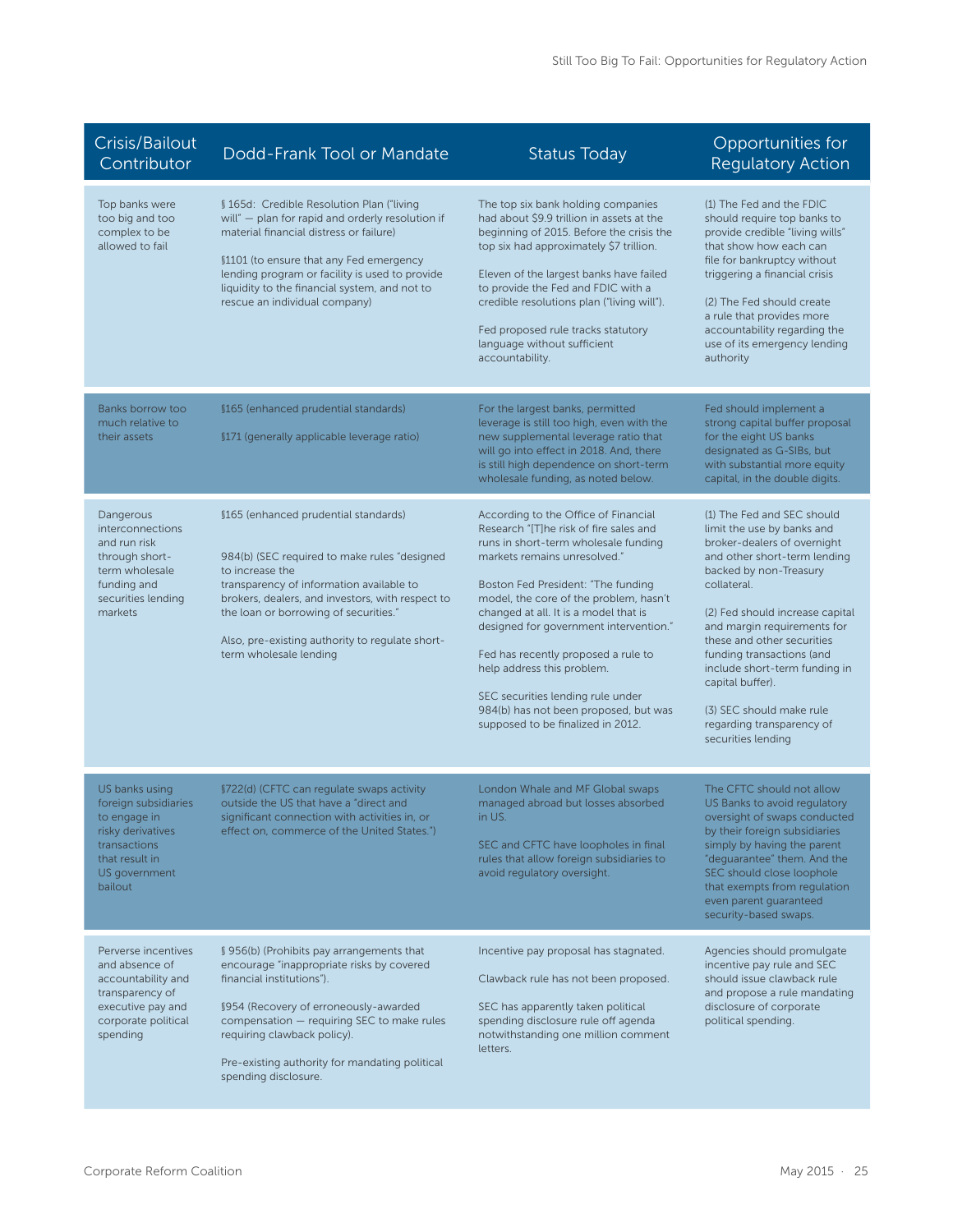## Bibliography

- Admati, Anat R., and Martin F. Hellwig. The Bankers' New Clothes: What's Wrong with Banking and What to Do about It. Princeton: Princeton University Press, 2013.
- Allahrakha, Meraj, Paul Glasserman, and H. Peyton Young. Systemic Importance Indicators for 33 U.S. Bank Holding Companies: An Overview of Recent Data. Office of Financial Research, 2015. OFR Brief Series.
- Americans for Financial Reform. Comment Letter to the Board of Governors of the Federal Reserve System. Extensions of Credit by Federal Reserve Banks. Mar. 10, 2014.

American International Group. Q2 2007 Earnings Call Transcript. Aug. 9, 2007.

- Bebchuk, Lucian and Robert J. Jackson, Jr. "The Million-Comment-Letter Petition: The Rulemaking Petition on Disclosure of Political Spending Attracts More than 1,000,000 SEC Comment Letters." The Harvard Law School Forum on Corporate Governance and Financial Regulation. Sept. 4,2014.
- Board of Governors of the Federal Reserve System and Board of Directors of the Federal Deposit Insurance Corporation. Agencies Provide Feedback on Second Round Resolution Plans of "First-Wave" Filers: Firms Required to Address Shortcomings in 2015 Submissions. Aug. 5, 2014.
- Citizens United v. F.E.C. 130 S. Ct. 876 (2010).
- Cohen, William D. House of Cards: A Tale of Hubris and Wretched Excess on Wall Street. New York: Doubleday, 2009.

Colvin, Geoffrey and Katie Benner, "GE under Siege." Fortune, Oct. 15, 2008.

- Committee on Disclosure of Corporate Political Spending Petition for Rulemaking. Aug. 3, 2011, available at: http://www.sec.gov/rules/petitions/2011/petn4-637.pdf
- Congressional Oversight Panel. "June Oversight Report: The AIG Rescue, Its Impact on Markets, and the Government's Exit Strategy." June 10, 2010.
- The Dodd-Frank Wall Street Reform and Consumer Protection Act. Pub. L. 111-203, H.R. 4173. Jul. 21, 2010.

Emergency Economic Stabilization Act of 2008. Pub. L. 110-343. Oct. 3. 2008.

- Federal Reserve Bank of New York. "Repo Runs: Evidence from the Tri-Party Repo Market." Staff Report no. 506, July 2011, revised March 2012.
- Financial Crisis Inquiry Commission Hearing. Official transcript: Cassano testimony. June 30, 2010.
- Financial Crisis Inquiry Commission. The Financial Crisis Inquiry Report: Final Report of the National Commission on the Causes of the Financial and Economic Crisis in the United States. New York: Public Affairs, 2011.
- Fischer, Stanley. "Financial Sector Reform: How Far Are We?" Martin Feldstein Lecture, National Bureau of Economic Research. Cambridge, MA. Jul. 10, 2014.
- Henriques, Diana B. "Treasury to Guarantee Money Market Funds." New York Times, Sept. 19, 2008.
- Hoenig, Thomas. "Statement by Thomas M. Hoenig, Vice Chairman, FDIC on the Credibility of the 2013 Living Wills Submitted by First Wave Filers." Aug. 5, 2014. Statement.
- Johnson, Simon and James Kwak, 13 Bankers: The Wall Street Takeover and the Next Financial Meltdown. New York: Pantheon, 2010.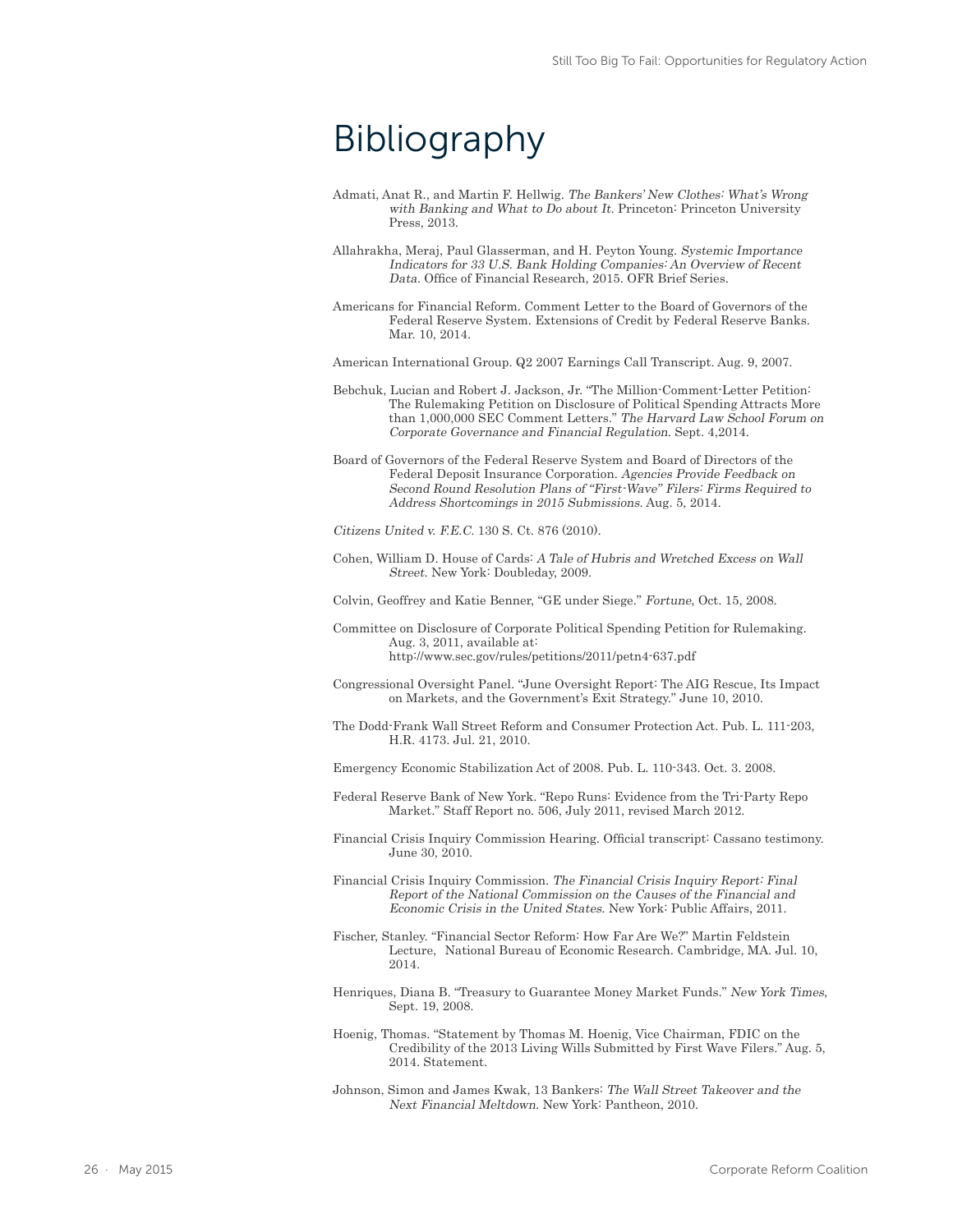- Kelly, Kate. "Bear CEO's Handling of Crisis Raises Issues." Wall Street Journal. Nov. 1, 2007.
- Labaton, Stephen. "Testimony Offers Details of Bear Stearns Deal." New York Times. Apr. 4, 2008.
- Morgenson, Gretchen. "Clawbacks? They're Still a Rare Breed." New York Times. Dec. 28, 2013.
- McGrane, Victoria and Andrew Ackerman. "U.S. Regulators Revive Work on Incentive-Pay Rules." Wall Street Journal. Feb. 16, 2015.
- McLean, Bethany and Joe Nocera, All the Devils Are Here: The Hidden History of the Financial Crisis. New York: Portfolio/Penguin, 2010.
- Nocera, Joe. "Sheila Bair's Bank Shot." New York Times, July 9, 2011.
- Obama, Barack. "Remarks by the President at Signing of Dodd-Frank Wall Street Reform and Consumer Protection Act." Washington, D.C. Jul. 21, 2010.
- Office of Financial Research. 2014 Annual Report. Dec. 31, 2014.
- Office of the Special Inspector General of the Troubled Asset Relief Program. "Factors Affecting Efforts to Limit Payments to AIG Counterparties." Nov. 17, 2009.
- PBS NewsHour forum in Kansas City, MO. Jul. 26, 2009.
- Pozen, Robert. Too Big To Save? How to Fix the U.S. Financial System. Hoboken: Wiley, 2010.
- Roe, Mark. "Rolling Back the Repo Safe Harbors." The Harvard Law School Forum on Corporate Governance and Financial Regulation. Sept. 10, 2014.
- Rosengren, Eric S. Short-Term Wholesale Funding Risks. Global Banking Standards and Regulatory and Supervisory Priorities in the Americas. Lima, Peru. Nov. 5, 2014. Speech.
- Sandler, Linda. "Lehman Had \$200 Billion Overnight Repos Before Failure," Bloomberg. Jan. 28, 2011.
- Schapiro, Mary L. "Perspectives on Money Market Mutual Fund Reforms." Testimony of Chairman Mary L. Schapiro, U.S. Securities and Exchange Commission, before the Committee on Banking, Housing, and Urban Affairs of the United States Senate. June 21, 201l.
- Sorkin, Andrew Ross. Too Big to Fail: The Inside Story of How Wall Street and Washington Fought to Save the Financial System—and Themselves. New York: Viking, 2009.
- Stanley, Marcus and Rebecca Thiess. "Years Late and Many Dollars Short: A rule to rein in Wall Street pay is way too weak and way behind schedule." US News. Apr. 23, 2014.
- Stein, Kara M. "Statement of Commissioner Kara M. Stein." Jul. 23, 2014.
- Sterngold, James. "How Much Did Lehman CEO Dick Fuld Really Make?" BloombergBusiness. Apr. 29, 2010.
- Stewart, James B. "The Real Cost of Bailing Out Bear Stearns." Wall Street Journal. Mar. 26, 2008.
- Story, Louise. "Ex-Bank Executives Settle F.D.I.C. Lawsuit." New York Times, Dec. 13, 2011.
- Stout, Lynn A. "How Deregulating Derivatives Led to a Disaster, and Why Re-Regulating Them Can Prevent Another." Lombard Street 1, no. 7. 2009.

Tarullo, Daniel K. "Advancing Macroprudential Policy Objectives." Office of Financial